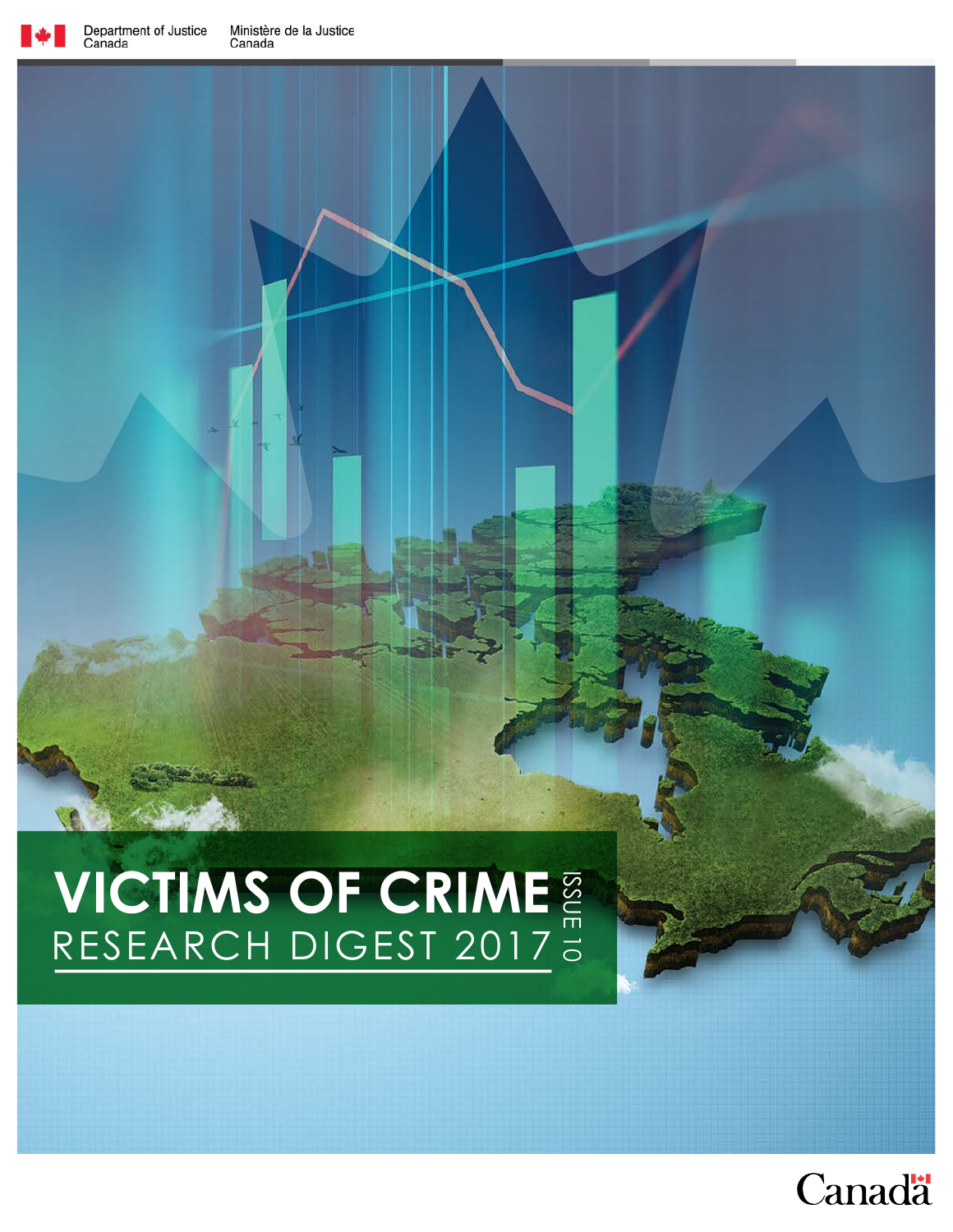#### **CONTRIBUTORS**

Editor Susan McDonald

Editorial Team Peter McKinnon Kari Glynes Elliott Natacha Bourgon Alyson MacLean

Feedback We invite your comments and suggestions for future issues of Victims of Crime Research Digest. We may be contacted at rsd-drs@justice.gc.ca.

Department of Justice Canada http://www.justice.gc.ca/eng/index.html

Information for Victims of Crime http://www.justice.gc.ca/eng/cj-jp/victims-victimes/index.html

Department of Justice Canada Reports and Publications on Victim Issues http://www.justice.gc.ca/eng/rp-pr/cj-jp/victim/index.html

The views expressed in this publication are those of the authors and do not necessarily represent the views of the Department of Justice Canada or the Government of Canada.

Information contained in this publication or product may be reproduced, in part or in whole, and by any means, for personal or public non-commercial purposes, without charge or further permission, unless otherwise specified.

You are asked to:

- exercise due diligence in ensuring the accuracy of the materials reproduced;
- indicate both the complete title of the materials reproduced, as well as the author organization; and
- indicate that the reproduction is a copy of an official work that is published by the Government of Canada and that the reproduction has not been produced in affiliation with or with the endorsement of the Government of Canada.

Commercial reproduction and distribution is prohibited except with written permission from the Department of Justice Canada. For more information, please contact the Department of Justice Canada at: www.justice.gc.ca.

© Her Majesty the Queen in Right of Canada, represented by the Minister of Justice and Attorney General of Canada, 2017

ISSN 1929-9990 Cat. No. J12-3E-PDF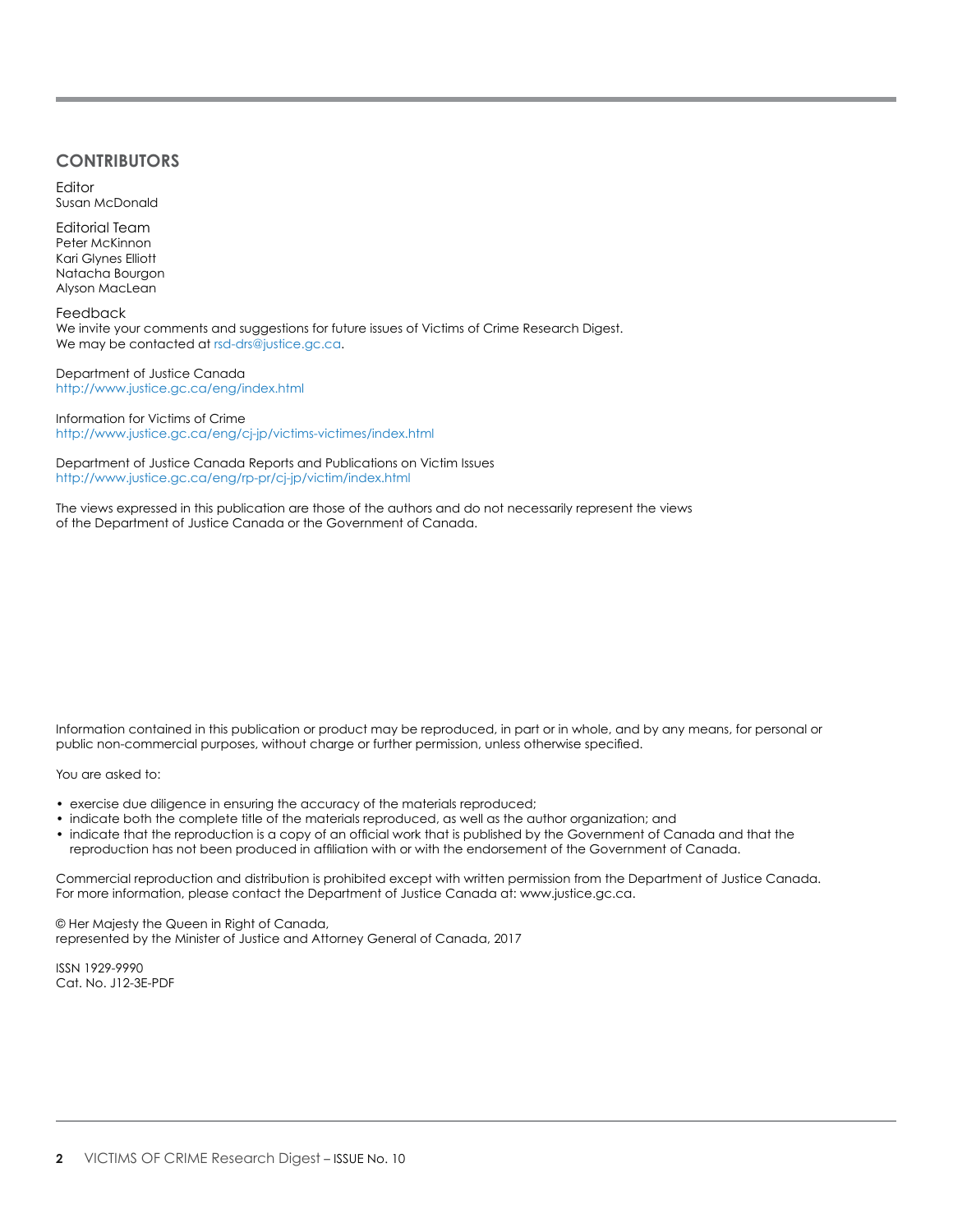# INTRODUCTION

Welcome to Issue 10 of the *Victims of Crime Research Digest*. The theme of Victims and Survivors of Crime Week 2017 (May 28th – June 3rd) is "Empowering Resilience." The four articles in Issue 10 cover a range of topics, once again illustrating the diversity of the research undertaken in the broad area of victims and survivors of crime.

The primary objective of the Federal Victims Strategy is to give victims and survivors a more effective voice in the criminal justice and federal corrections systems. All of the work under the Strategy is to be informed by evidence and performance measurement and that is what the research in this issue describes. Whether it is to better understand unmet needs to improve programming, or to measure the impact of legislation, the role of research is not to be underestimated, although it may not always be obvious.

The first article is by Isabel Grant, Professor at the Peter A. Allard School of Law, University of British Columbia. Professor Grant, who has studied intimate partner violence (IPV) her entire career, examines sentencing decisions in these cases and the use of the aggravating factor of spousal violence found in s. 718.2(a)(ii) of the *Criminal Code*. The second article is by Jo-Anne Wemmers, a Full Professor at the School of Criminology, University of

Susan McDonald Gillian Blackell Research and Statistics Division **Policy Centre for Victim Issues** Policy Centre for Victim Issues

Montreal and Researcher at the International Centre for Comparative Criminology. Professor Wemmers examines the use of restorative justice for victims and survivors of sexual violence and the importance of choice for victims. In the third article, Melanie Kowalski from the Canadian Centre for Justice Statistics (CCJS), Statistics Canada, describes work currently being done in collaboration with the provinces and territories to gather data to help understand the impact of the *Canadian Victims Bill of Rights*. In the final article, Marsha Axford, a researcher with the Research and Statistics Division, Department of Justice Canada, describes the collaboration between researchers from the Department of Justice and CCJS to provide more precision in the Homicide Survey category of relationship between the accused and the victim called, "casual acquaintance." As always, the *Digest* also includes a list of victim-related conferences scheduled for this year.

We hope this issue of the *Victims of Crime Research Digest* helps all of us who work for and with victims and survivors of crime to better understand the importance and the power of our voices. As always, if you have comments, please do not hesitate to get in touch with us.

Principal Researcher Senior Counsel and Acting Director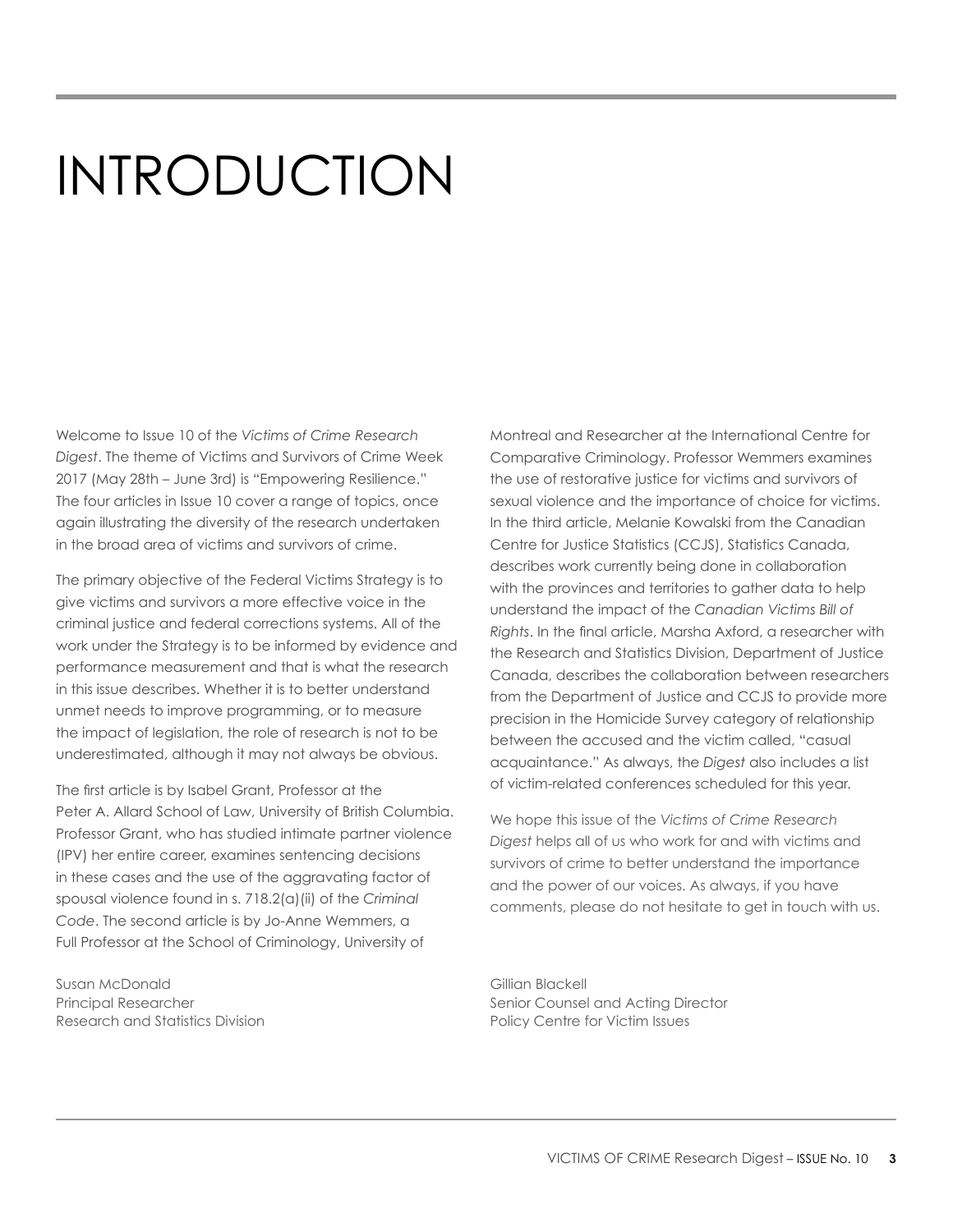# TABLE OF CONTENTS

| Sentencing for Intimate Partner Violence in Canada: Has s. 718.2(a) (ii) made a difference? 5 |
|-----------------------------------------------------------------------------------------------|
|                                                                                               |
| A Strategy for Assessing the Impact of the Canadian Victims Bill of Rights -                  |
| Missing and Murdered Indigenous Women and Girls:                                              |
|                                                                                               |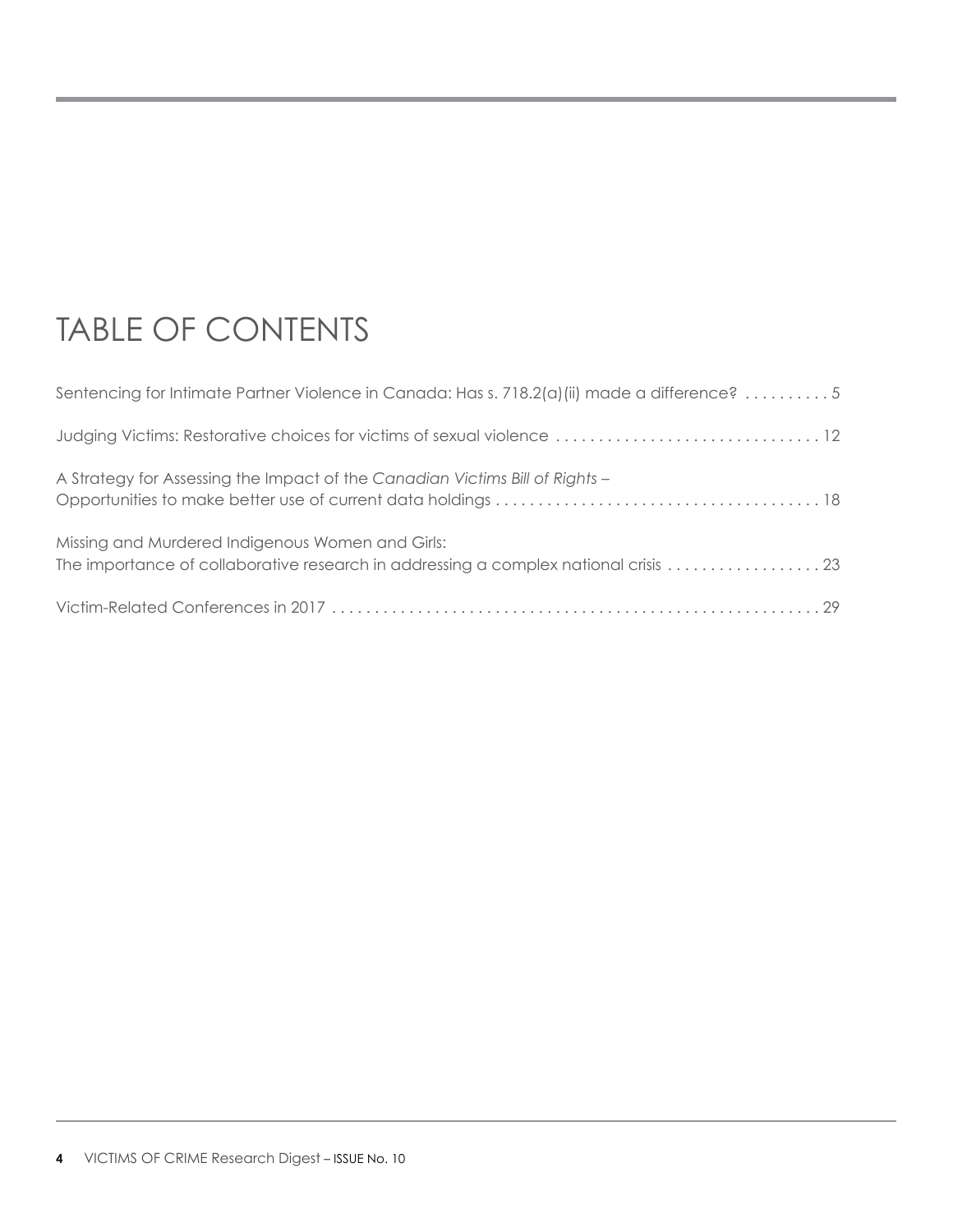# <span id="page-4-0"></span>**SENTENCING FOR INTIMATE PARTNER VIOLENCE IN CANADA: HAS S. 718.2(A)(II) MADE A DIFFERENCE?\***

By Isabel Grant

This article is drawn from a larger ongoing study examining the use of s. 718.2(a)(ii) of the *Criminal Code*, enacted in 1996, which directs judges to consider a spousal or common-law relationship between the offender and the victim as an aggravating factor in sentencing. The article will examine the history of the provision, the methodology of the larger study, the advantages and limitations of a case-law study and some initial findings about the sample of cases. While the study examines cases involving intimate-partner violence (IPV) committed by men and women, it is important to note that the vast majority (97%) of cases in the sample involve male offenders committing violence against female victims. Thus, while the study uses the term IPV, it is important to recognize that it is overwhelmingly about sentencing for male intimate-partner violence against women.

# **BACKGROUND**

Cases involving IPV "come before the courts in Canada with depressing regularity."1 Outside of the context of sentencing for homicide offences (see Grant 2010, Dawson 2016, for work on sentencing for intimate-partner violence sexual assault), there is very little recent legal academic work on sentencing for IPV (Crocker 2005, Du Mont et al. 2006, Beaupre 2015). Historically, IPV was seen as less serious than violence against strangers and was characterized as something private, within the family and not a legitimate cause for public concern. Courts were often more focused on keeping the family unit intact than on ending the violence. By the late 1980s, however, some Canadian appellate courts had begun to recognize that violence against women was even more serious when committed by an intimate partner precisely because it often takes place in the sanctity of the home, away from public scrutiny, and because of the profound breach of trust involved. In 1992, for example, the Alberta Court of Appeal made the following statement about sentencing for intimate-partner violence against women:

This court's experience is that the phenomenon of repeated beatings of a wife by a husband is a serious problem in our society… [W]hen such cases do result in prosecution and conviction, then the courts do have an opportunity, by their sentencing policy, to denounce wife-beating in clear terms and to attempt to deter its recurrence on the part of the accused man and its occurrence on the part of other men… When a man assaults his wife or other female partner, his violence toward her can be accurately characterized as a breach of the position of trust which he occupies. It is an aggravating factor. Men who assault their wives are abusing the power and control which they so often have over the women with whom they live. The vulnerability of many such women is increased by the financial and emotional situation in which they find themselves, which makes it difficult for them to escape.<sup>2</sup>

The enactment of s.  $718.2(a)$  (ii) in 1996 represented a landmark recognition by Parliament that the existence of an intimate relationship must be considered an aggravating factor in sentencing. The *Criminal Code*  made only a few aggravating factors mandatory, thus

The author would like to acknowledge the work of Oren Adamson, Sarah Hannigan, Alyssa Leung, Ashley Love, Justin Manoryk and Jocelyn Plant for their tireless research assistance on this project.

<sup>1</sup> *R v Chirimar*, 2007 ONCJ 385 at para 1.

<sup>2</sup> *R v Brown*; *R v Highway*; *R v Umpherville*, 1992 ABCA 132 at paras 19, 21. See also *R v Stone*, [1999] 2 SCR 290.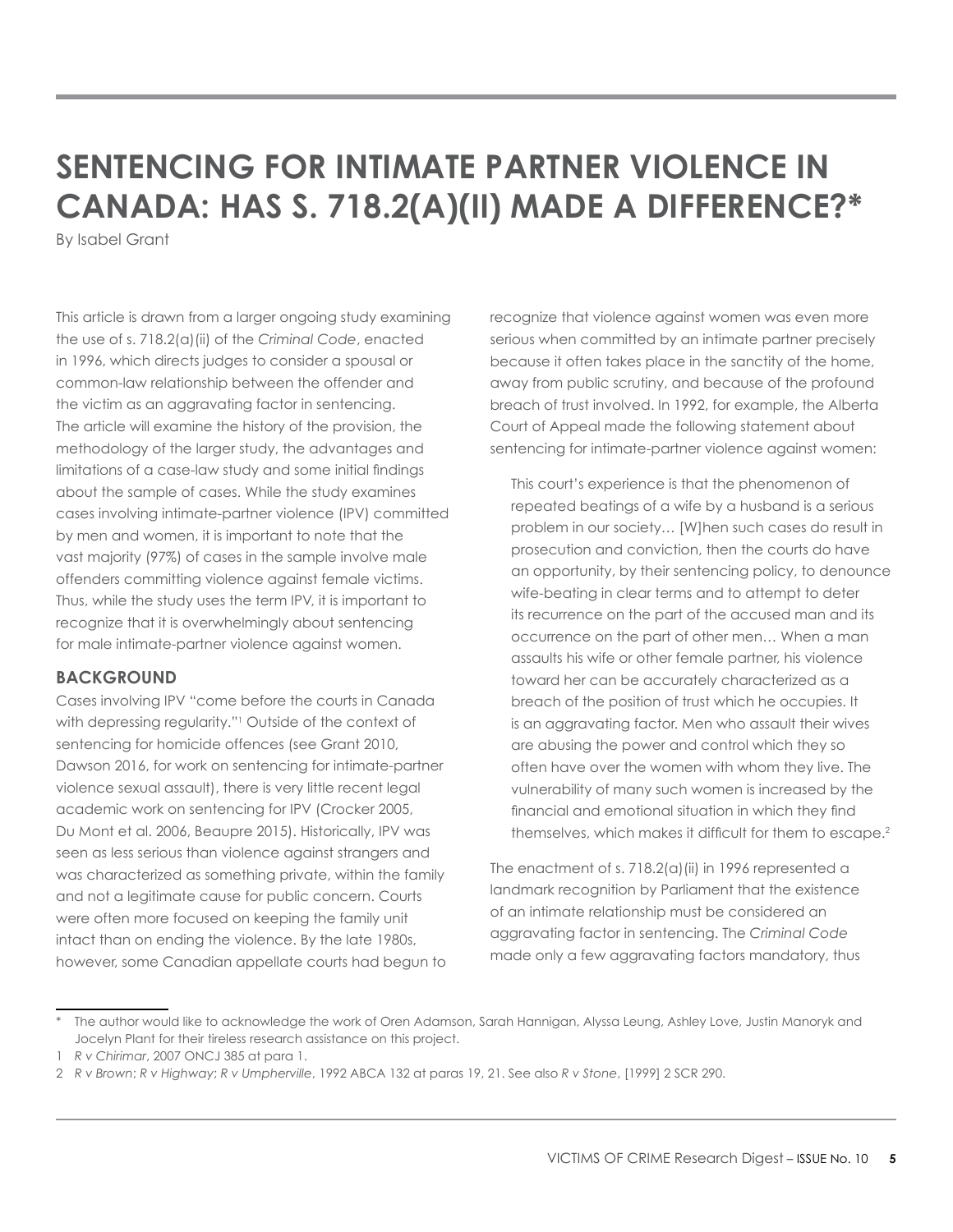giving particular significance to a spousal relationship. No mitigating factors had ever been included in any Bill introduced into Parliament, although the 1996 legislation clearly envisioned both aggravating and mitigating factors. When the subsection was introduced, it read:

Other sentencing principles – A court that imposes a sentence shall also take into consideration the following principles:

- a. a sentence should be increased or reduced to account for any relevant aggravating or mitigating circumstances relating to the offence or the offender, and, without limiting the generality of the foregoing,
	- …
	- i) evidence that the offender, in committing the offence, abused the offender's spouse or child …

This provision was one component of a suite of legislation, which was introduced following public consultation with women's organizations on issues related to violence against women.

In 2000, Parliament amended s. 718.2(a)(ii) of the *Criminal Code*; the word "spouse" was changed to "spouse or common law partner" and s. 2 defined a common-law partner as *"*a person who is cohabiting with the individual in a conjugal relationship, having so cohabited for a period of at least one year." This amendment was part of wider omnibus legislation designed to end discrimination against same-sex partners. The provision was most recently modified in 2005, when the word "child" was removed and a distinct subsection (s. 718.2(a)(ii.1)) was added to address the abuse of a person under the age of 18 years. This change separated spousal abuse from abuse of a child, and created two separate, statutory aggravating factors.

The current Minister of Justice has been mandated to conduct a review of the principles of sentencing as part of a broader review of the criminal justice

system. The present study seeks to inform this review. Part of the Minister's mandate letter reads:

You should conduct a review of the changes in our criminal justice system and sentencing reforms over the past decade with a mandate to assess the changes, ensure that we are increasing the safety of our communities, getting value for money, addressing gaps and ensuring that current provisions are aligned with the objectives of the criminal justice system.

# **METHODOLOGY**

This article reports on the progress of a larger study, which reviews the use of the aggravating factor in s. 718.2(a) (ii) since its enactment in 1996 with a view to determining its impact on sentencing for IPV. Sentencing is a complex and individualized process, and is difficult to analyze quantitatively. In many respects, sentencing is more of an art than a science.3 While sentencing outcomes can be studied, it is particularly challenging to determine the influence that aggravating and mitigating factors have on sentences. The Canadian Centre for Justice Statistics' Integrated Criminal Court Survey does not collect data on aggravating and mitigating factors. There is wide variation both in judicial approaches to sentencing and in sentencing outcomes. Thus, to study the impact of s. 718.2(a)(ii), a qualitative case-law review offers a better way to identify patterns and problems over a period of time. It is hoped that a review of the case law will reveal the extent to which judges have considered the aggravating factor defined in s.  $718.2(a)(ii)$ , whether the factor has had a meaningful impact on actual sentencing outcomes and whether it has led courts to take a more nuanced and gendered approach to sentencing for IPV.

A case-law study has inevitable limitations. Not all sentencing decisions result in written reasons, for instance, and not all written reasons are published. Furthermore, judges do not consistently cite s. 718.2(a)(ii). Some cases specifically cite the section's aggravating factor and use it to conclude that, in the context of IPV, deterrence

<sup>3</sup> See e.g. *R v Miller*, 2015 BCSC 1052 at para 19, citing *R v Carillo*, 2015 BCCA 192 at para 31.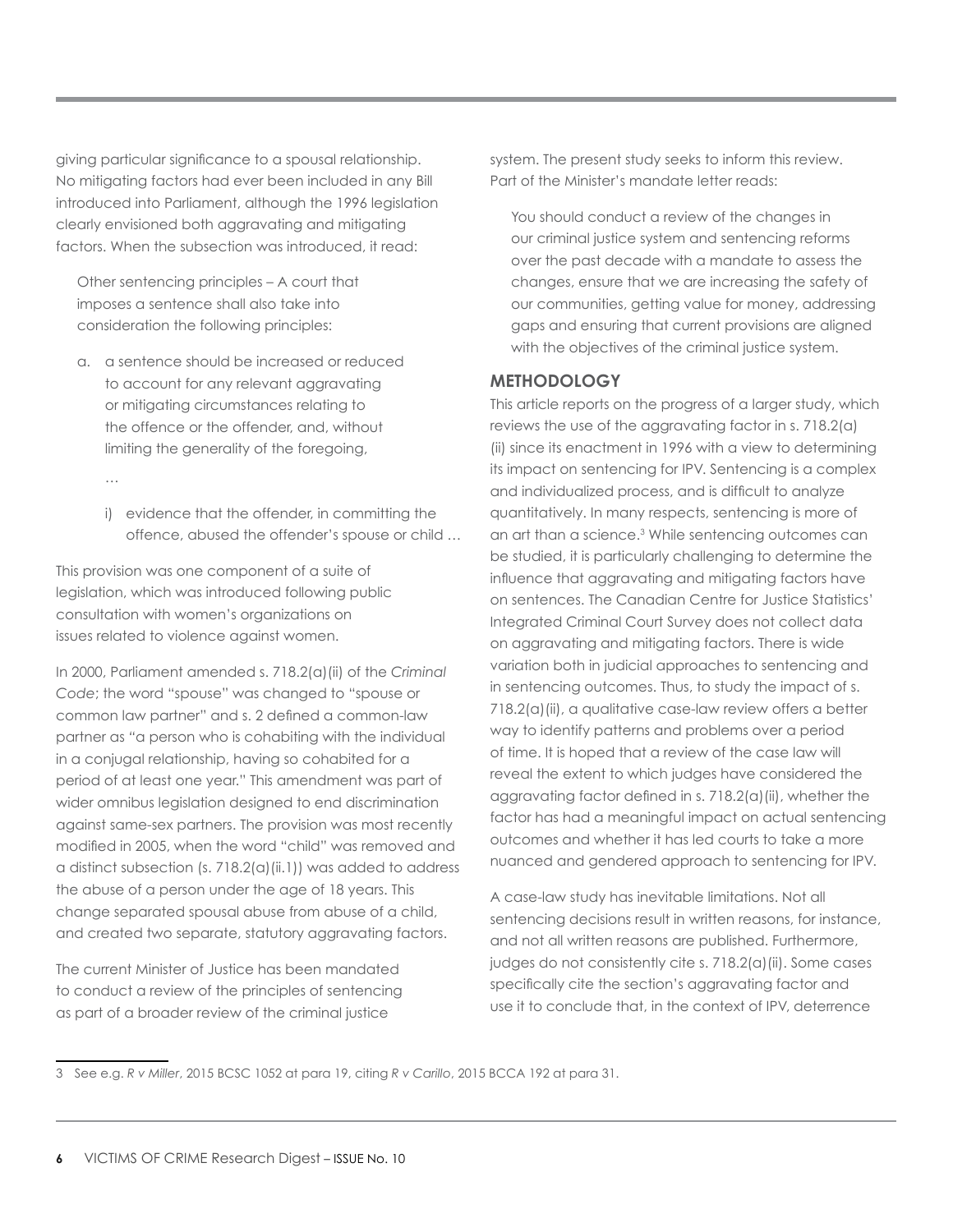and denunciation must be the dominating objectives in sentencing. Other cases reach the same conclusion about deterrence and denunciation in the context of IPV, but do not mention the aggravating factor set out in the *Criminal Code*. It is also very difficult to determine exactly how much weight a judge gives to any particular aggravating factor, because judges weigh aggravating factors in a holistic way rather than factor by factor. Judges rarely indicate in their reasons, for example, what the sentence would have been had the crime taken place outside of the intimate-partner context.<sup>4</sup> Rather, sentencing brings together a wide range of circumstances of the offence and the offender, which makes each case unique.

This study examines only one part of the criminal justice system: sentencing after an offender has pleaded guilty or been convicted at trial. The study does not purport to shed light on other processes, such as charging or prosecutions, and does not purport to present new data on IPV as a phenomenon.

The study relies on a sample of cases drawn from Westlaw, QuickLaw and CanLII. The sample includes:

- i) All of the 82 published appellate decisions between 1996-2016 that mention s. 718.2(a)(ii). These include cases that mention a statutory aggravating factor in the *Criminal Code* but do not specifically cite s. 718.2(a)(ii).
- ii) All 71 published trial decisions from 1998, 2007 and 2015 that mention s. 718.2(a)(ii). These include cases that mention a statutory aggravating factor in the *Criminal Code* but do not specifically cite s. 718.2(a)(ii).
- iii) Several additional trial-level decisions from other years that shed light on particular interpretive issues.
- iv) As a point of comparison, 122 additional appellate sentencing cases that deal with IPV, but do not reference s. 718.2(a)(ii), will be briefly discussed.

The focus of the study is the 153 cases described in (i) and (ii), and the tables presented below focus on these cases. The sample includes decisions written in either official language and from all provinces and territories. The crime of murder was excluded because the only discretion a trial judge has in sentencing is to set the period of parole ineligibility period for second-degree murder, and because other work has examined s. 718.2(a)(ii) in sentencing for intimate partner murder (Grant 2010). There is no overlap in the appellate and trial decisions, and the total number of cases and offenders is 153; the total number of victims is 158 because in four cases, the offender was convicted of offences against more than one intimate partner.

# **OFFENCE AND OFFENDER CHARACTERISTICS**

While this is not a quantitative study, a number of observations about the sample can be made. Cases citing the section included those involving legally married spouses, common-law spouses and dating relationships, as well as couples formerly involved in one of these relationships. There were also a number of cases involving married spouses who had separated but were still legally married. The following table illustrates the relationships found in the sample.

<sup>4</sup> The Alberta Court of Appeal has suggested that the first step in sentencing for IPV is to ask which sentence would have been given if the complainant were not an intimate partner, although courts do not appear to be following this rigorously. See *Brown*, *supra* note 3 at para 20. The Alberta Court of Appeal has subsequently adopted this approach: see e.g. *R v Coulthard*, 2005 ABCA 413 at para 8.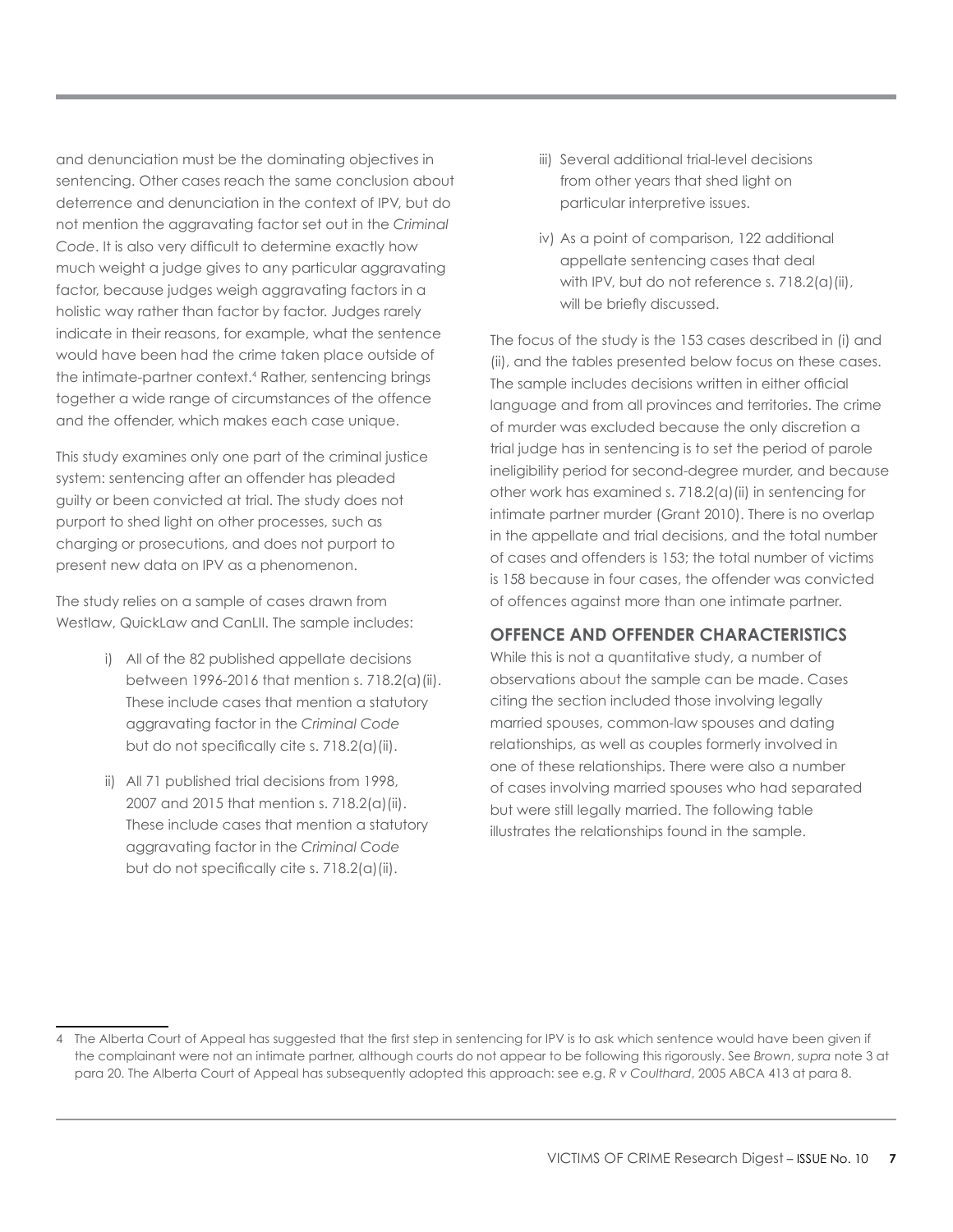#### **Table 1: Relationships between the Offender and the Victim at the Time of the Offence5**

|                                 | Current    | Former     | Total      |
|---------------------------------|------------|------------|------------|
| <b>Married</b>                  | 36(24%)    | 10(7%)     | 46 (31%)   |
| <b>Married but</b><br>separated | $9(6\%)$   | $0(0\%)$   | 9(6%)      |
| <b>Common-law</b>               | 55 (36%)   | $21(14\%)$ | 76 (50%)   |
| <b>Dating</b>                   | $16(10\%)$ | 6(4%)      | 22(14%)    |
| Total                           | 116 (76%)  | 37 (25%)   | 153 (101%) |

The vast majority of the 153 offenders at both the trial and appeal levels were male: 150 male (98%) and three female (2%). One of the 150 cases involving male offenders involved a man charged with criminally harassing his former male partner. Thus in total, 149 or approximately 97% of the cases sampled in this study involved male violence against current or former female intimate partners. In one of the cases involving a female offender, the offender was charged with killing her abusive spouse, thus also implicating male violence against women.

Eighteen of the offenders in the sample, or just under 12%, were Indigenous, including two of the three female offenders. A number of the complainants appeared to be Indigenous, but this fact was not often mentioned specifically. Appeal cases outside the sample (i.e. those that do not cite s. 718.2(a)(ii) revealed that where s. 718.2(e) was at issue, the reasons for the sentence assigned less significance to the intimate relationship.

There were 51 first-time offenders (33%) and 53 offenders (35%) with prior records for domestic violence – including 32 offenders previously convicted of violent offences against the same complainant. The rest of the offenders had records for unrelated offences. Even among first-time offenders, some cases involved abuse that took place over a significant period of time, but was only just coming to light.

The offender's abuse of alcohol was a significant factor in a large number of cases. In 55, or approximately 36% of all cases in the sample, the offender was intoxicated at the time of the offence. A combination of drugs and alcohol was sometimes referenced by the court, but all but one of these 55 cases included reference to the offender's alcohol consumption. Two of the three female offenders were intoxicated at the time of the offence. In a smaller number of cases, the complainant was also intoxicated, but this could not be quantified because relevant information was not always included in the judgments.

In many cases in this sample, very serious violence was inflicted on the victim and in eight cases, the female victim's new partner was also attacked. There were no cases in which female offenders committed offences against the complainant's new partner. In 33 cases (22%), all involving male offenders, the crimes took place in front of the children of either the mother or the couple. Applications for dangerous offender and long-term offender designations were not common. Only in two cases was a dangerous-offender application brought and in both cases, the court determined that a designation of long-term offender was more appropriate. In an additional three cases, the Crown sought and obtained a designation of long-term offender. No indeterminate sentences were imposed in this sample and none of the cases involved a sentence of life imprisonment, although one appeal decision reduced the life sentence imposed at trial to 13 years.<sup>6</sup> These findings are notable given that many of the cases involve significant violence over an extended period of time in the context of more than one intimate partner. One might speculate that Crown counsel view the risk to future intimate partners differently than they view the risk to unidentified persons in the community. This may reflect

<sup>5</sup> In five cases, the nature of the relationship could not be determined. The total number of intimate-partner victims was 158. In nine of these cases, an offender also committed a crime against the intimate partner's new partner. The total percentages do not equal 100% due to rounding.

<sup>6</sup> *R c Roy*, 2010 QCCA 16.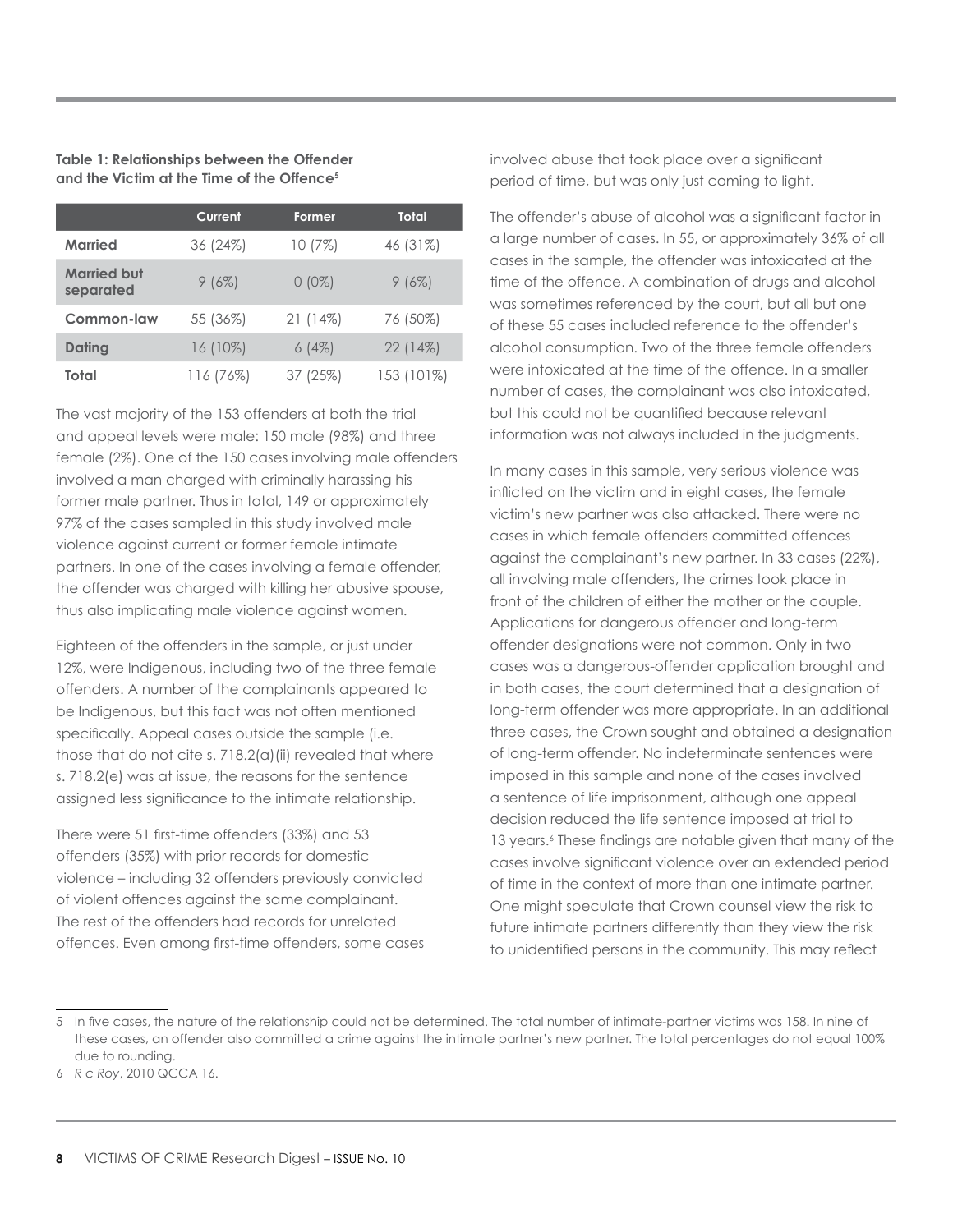the view that intimate-partner violence presents less of a threat than stranger violence (Crocker 2005, 199). However, a review of the 122 appellate cases not citing the section demonstrates 10 cases where an indeterminate sentence for a dangerous offender was upheld and two additional cases where the dangerous offender designation was affirmed on appeal and remitted back to the trial judge to determine appropriate sentence. It thus appears likely that dangerous offender proceedings do not reference s. 718.2(a)(ii) because the focus is on assessment of future risk and whether risk can be managed in the community, rather than on aggravating and mitigating factors.

In 43 cases (28%), offenders were on conditions imposed by probation orders, no-contact orders, bail conditions etc. at the time of the offence, including 26 cases (17%) where the offender was subject to a no-contact order that specifically mentioned the complainant at the time of the offence. Consistent with other studies, assault-based offences are the most common charges found in the sample (Crocker 2005, 203; Beaupré 2015, 6). Most of the offenders were charged with multiple offences. The following table provides a breakdown of the charges filed most often.

#### **Table 2: Offences Charged**

|                                                                          | <b>Appeal Cases</b><br><b>Which Cite the Section</b><br>(% of 82 appellate cases) | <b>Trial Cases</b><br><b>Which Cite the Section</b><br>(% of 71 trial cases) | <b>Total</b><br>(% of 153 cases) |
|--------------------------------------------------------------------------|-----------------------------------------------------------------------------------|------------------------------------------------------------------------------|----------------------------------|
| Assault 1 (simpliciter)                                                  | 29 (35%)                                                                          | 32(45%)                                                                      | $61(40\%)$                       |
| Assault 2 (causing bodily harm, or with weapon)                          | 27 (33%)                                                                          | 19(27%)                                                                      | 46 (30%)                         |
| Assault 3 (aggravated assault)                                           | 10(12%)                                                                           | $8(11\%)$                                                                    | 18 (12%)                         |
| Sexual Assault 1 (simpliciter)                                           | $13(16\%)$                                                                        | 9(13%)                                                                       | $22(14\%)$                       |
| Sexual Assault 2 (sexual assault causing bodily<br>harm, or with weapon) | 3(4%)                                                                             | $4(6\%)$                                                                     | 7(5%)                            |
| Sexual Assault 3 (aggravated sexual assault)                             | $1(1\%)$                                                                          | $1(1\%)$                                                                     | $2(1\%)$                         |
| Uttering Threats                                                         | 24 (29%)                                                                          | 25 (35%)                                                                     | 49 (32%)                         |
| Weapon-related Offence                                                   | 24 (29%)                                                                          | 18 (25%)                                                                     | 42(27%)                          |
| Breach of recognizance/court order                                       | 15 (18%) <sup>7</sup>                                                             | 16 (23%)                                                                     | $31(20\%)$                       |
| <b>Criminal Harassment</b>                                               | 10 (12%)                                                                          | $4(6\%)$                                                                     | $14(9\%)$                        |
| Attempted Murder                                                         | $8(10\%)$                                                                         | 4(6%)                                                                        | $12(8\%)$                        |
| Forcible Confinement                                                     | 6(7%)                                                                             | 6(8%)                                                                        | $12(8\%)$                        |
| Manslaughter                                                             | $8(10\%)$                                                                         | $3(4\%)$                                                                     | 11(7%)                           |
| Break and Enter (including unlawfully in dwelling<br>house)              | $7(9\%)$                                                                          | $3(4\%)$                                                                     | 10(7%)                           |

<sup>7</sup> These numbers are different from the 17% noted in the previous paragraph because no-contact orders were not the only type of orders breached and not all breaches of no-contact orders resulted in charges. The larger report provides greater detail.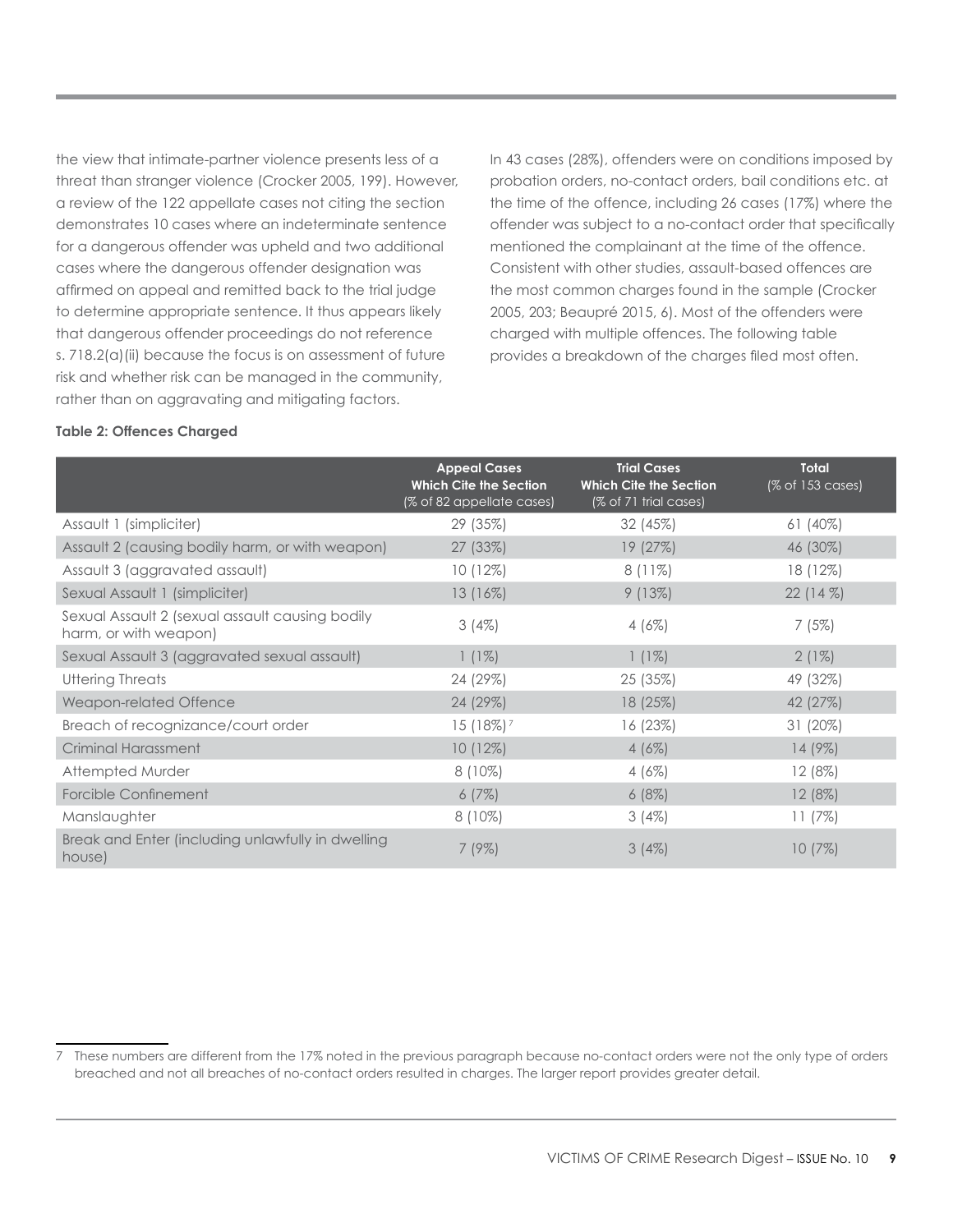#### **MOVING FORWARD**

The larger study, from which these preliminary results are drawn, will examine three interpretive issues regarding s. 718.2(a)(ii):

- i) Whether the section applies to former spouses and former common-law partners,
- ii) Whether the section applies to noncohabitating intimate partners such as in a dating relationship, and
- iii) Whether the section applies to new partners of a former spouse/commonlaw partner of the offender.

The study will demonstrate that while judges tended to apply the section fairly consistently to offenders who committed violence against former intimate partners, judges applied it less consistently when cases involved non-cohabitating relationships and when violence was committed against a new intimate partner of a former spouse. There were no cases relying on s. 718.2(a)(ii) where the only victim was the former spouse's new male partner, although the study will discuss one case outside of the sample where a new partner was the only victim and the judge ruled that the section did not apply.8 The section was applied in cases where the former spouse and the new male partner were both victims, usually without differentiating between the two victims.

This study will also demonstrate that tensions exist between the need to denounce IPV and the need to reduce the overrepresentation of Indigenous peoples among prison inmates. Section 718.2(e) of the *Criminal Code* instructs courts to consider all options other than incarceration, particularly in the sentencing of Indigenous offenders. However, the judicial application of s. 718.2(a)(ii) suggests that denunciation and deterrence must prevail when sentencing for IPV. Courts have struggled, although often not explicitly, to reconcile these two provisions. Often these cases arise in the context of determining whether a noncustodial sentence would be uniquely

appropriate for the Indigenous offender. As the crime becomes more serious, less weight is given to s. 718.2(e) and more weight is given to the denunciation and deterrence required by s. 718.2(a)(ii). Two important factors for courts appear to be the extent to which the individual offender has personally suffered from the effects of colonialism and residential schools, and the degree to which the community can support the offender. A few cases mention the fact that Indigenous women are subject to IPV at an alarming rate, although few decisions directly balanced these two provisions against each other. Virtually no attention was given to the contributions of colonialism and residential schools to perpetuating violence against women within Indigenous communities.

# **CONCLUDING THOUGHTS**

Overall, the cases in this sample suggest that judges are considering IPV as a serious crime of violence. Judges do appear to recognize that IPV is highly gendered and that women are at particular risk when they attempt to leave a relationship, but what is not entirely clear is whether s. 718.2(a)(ii) is making much difference. Many cases where the section could be applied do not refer to it, but instead note the IPV context as an aggravating factor. In fact, more appellate sentencing cases involving IPV do not cite the section than cite the section. Section 718.2(a) (ii) is often cited in a cursory way, with little discussion of its history or purpose beyond describing it as an aggravating factor. It is simply added to the mix of aggravating and mitigating factors. When s. 718.2(a)(ii) appears to come into direct conflict with s. 718.2(e), courts are only occasionally explicit about how to reconcile these apparently conflicting factors. Noncustodial sentences are still granted, even in cases where offenders have a history of violating conditions and even where the complainant expresses fear for her safety. In some cases, the courts get stuck on interpretive issues, such as whether breaking into the victim's home before attacking her constitutes a home invasion, and may lose sight of just how dangerous the violent offences are. Nonetheless, the appellate decisions in this study reveal a number of cases where noncustodial sentences

<sup>8</sup> *R v Marche*, 2013 CanLII 38788.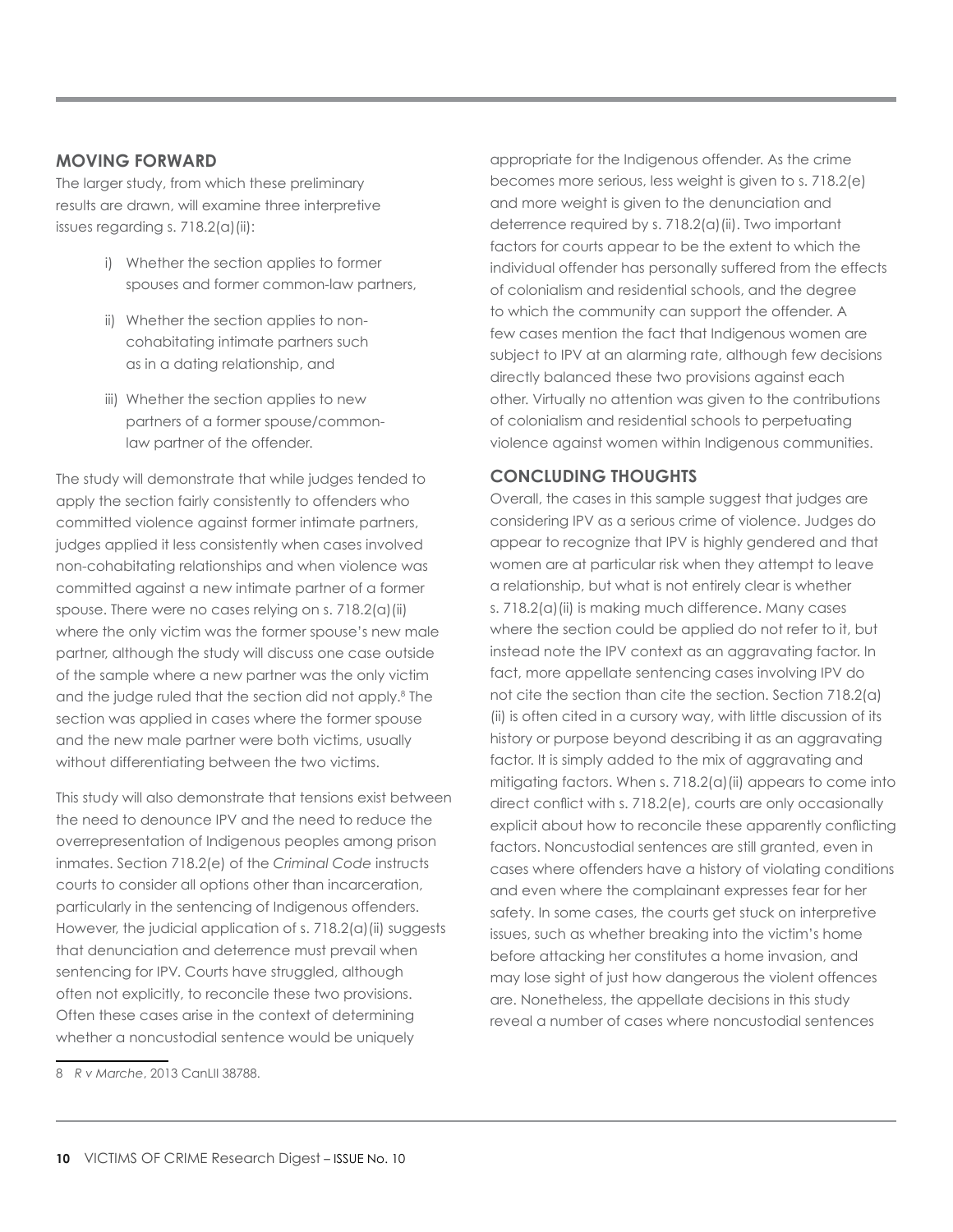imposed at trial are overturned on appeal on the basis of s. 718.2(a)(ii). This provision gives the Crown a strong foundation on which to appeal a sentence that appears to be manifestly unfit and gives the appellate court a strong foundation for overturning the sentence imposed at trial. The trial decisions that underlie the appellate judgments in this study reveal that trial judges still on occasion impose sentences well below the range identified by appellate courts, particularly in the context of intimate partner sexual assault. Section 718.2(a)(ii) plays an important role in these appeals facilitating a reconsideration of the sentence.

#### **REFERENCES**

Beaupré, Pascale. 2015. *Cases in Adult Criminal Courts Involving Intimate Partner Violence*. Ottawa, ON: Statistics Canada.

Crocker, Diane. 2005. Regulating Intimacy: Judicial Discourse in Cases Of Wife Assault (1970 to 2000). *Violence Against Women*, 11(2): 197-226.

Dawson, Myrna. 2016. Punishing Femicide: Criminal Justice Responses to the Killing of Women Over Four Decades. *Current Sociology*, 64 (2016): 996-1016.

Du Mont, Janice, Parnis, Deborah and Tonia Forte. 2006. Judicial Sentencing in Canadian Intimate Partner Sexual Assault Cases. *Medicine and Law*, 25 (2006): 139-157.

Grant, Isabel. 2010. "Intimate Femicide: A Study of Sentencing Trends for Men who kill Their Intimate Partners." *Alberta Law Review*, 47: 779-822.

**Isabel Grant is a Professor at the Peter A. Allard School of Law at the University of British Columbia where, over the past 30 years, she has specialized in various aspects of violence against women.**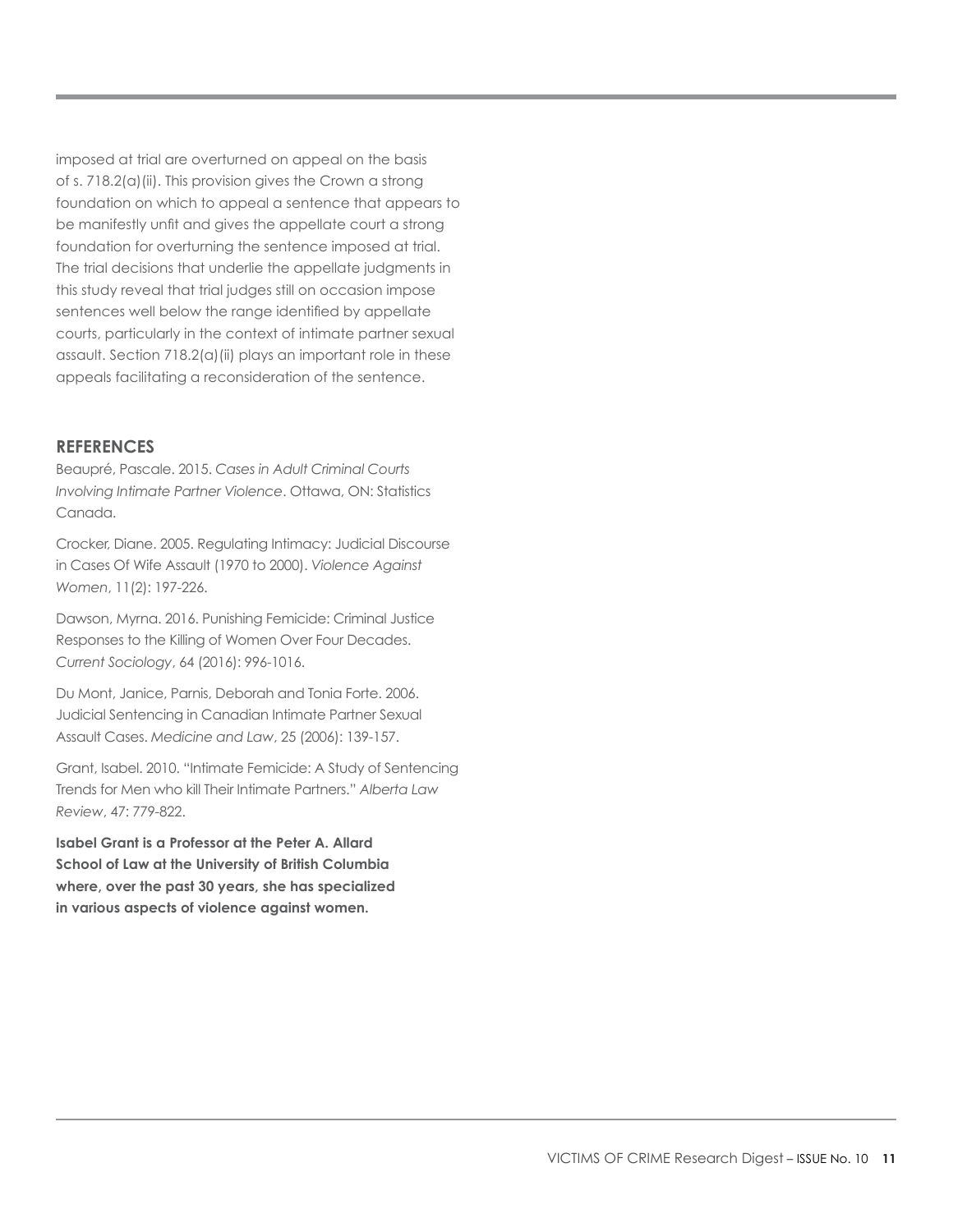# <span id="page-11-0"></span>**JUDGING VICTIMS: RESTORATIVE CHOICES FOR VICTIMS OF SEXUAL VIOLENCE**

By Jo-Anne Wemmers, Ph.D.

Victims of crime often have to deal not only with victimization, but also with the insensitive reactions of others. Known as secondary victimization, insensitive, unsupportive and judgemental reactions can augment the victim's suffering. When victims react to their victimization in ways that do not meet society's expectations, they risk disapproval. This includes when victims of sexual violence choose restorative justice (RJ) rather than conventional criminal justice. This article examines the importance of choice for victims of sexual violence.

# **THE SO-CALLED IDEAL VICTIM**

The word victim, like any term, is founded on a number of common assumptions. To better understand these assumptions, it is helpful to trace the origins of the word. Victim comes from the Latin word *victima*, which referred to a living creature sacrificed to a deity as part of a religious rite. The first recorded use of victim in English occurred in 1497;<sup>9</sup> by 1781, the word had begun to refer to "one who suffers some injury, hardship, or loss, is badly treated or taken advantage of" (Oxford Dictionary 1989). According to Van Dijk (2009), the ancient connotation of scapegoat – someone sacrificed for the greater good of the group – underlies our treatment of victims today.

A woman who labels herself as a victim of sexual violence faces social costs (Ullman 2010). Society tends to devalue someone identified as a victim because of the associated negative connotations of suffering and sacrifice. Some people, especially victims of sexual assault, prefer instead the term survivor, which is widely considered to be a more positive label (Dunn 2010). To become a survivor, however, one must first suffer victimization (Wemmers 2017). As

soon as an individual defines the event as a crime, she or he seeks recognition and validation from others, and this becomes an important part of the recovery process (Ruback and Thompson 2001; Hill 2009; Strobl 2010). Being a victim is not a permanent state, however, and it is only after recognition of the victimization that recovery begins.

The meaning of an object, such as a victim, is not inherent in the object itself; it is something that others confer on the object based on their interpretation of it (Holstein and Miller 1990; Wemmers 2017). Recognizing someone as a victim is a subjective interpretation and is founded on a number of assumptions (Holstein and Miller 1990). The process of labelling a person as a victim and assigning him or her the role of victim can be described as a communication process between the victim and representatives of society (Strobl 2004). It is also important to appreciate that interpreting an experience as victimization is subjective (Fattah 2010). According to Christie (1986), victims and victimizations exhibiting specific characteristics are considered ideal by society at large and are more readily granted the full and legitimate status of being a victim (1986, 18). Sexual assault is particularly associated with numerous myths and stereotypes, such as real or legitimate rape versus less legitimate or - worse - invited rape (Ullman 2010).

Society tends to think of victims as weak, vulnerable and helpless individuals (Christie 1986; Dunn 2010). Research shows that persons who give the impression of being shy, weak and vulnerable are more likely to be considered victims than persons who seem aggressive, strong or powerful. Someone who does not exhibit the

<sup>9</sup> The word *victim* first entered into the French language in 1495.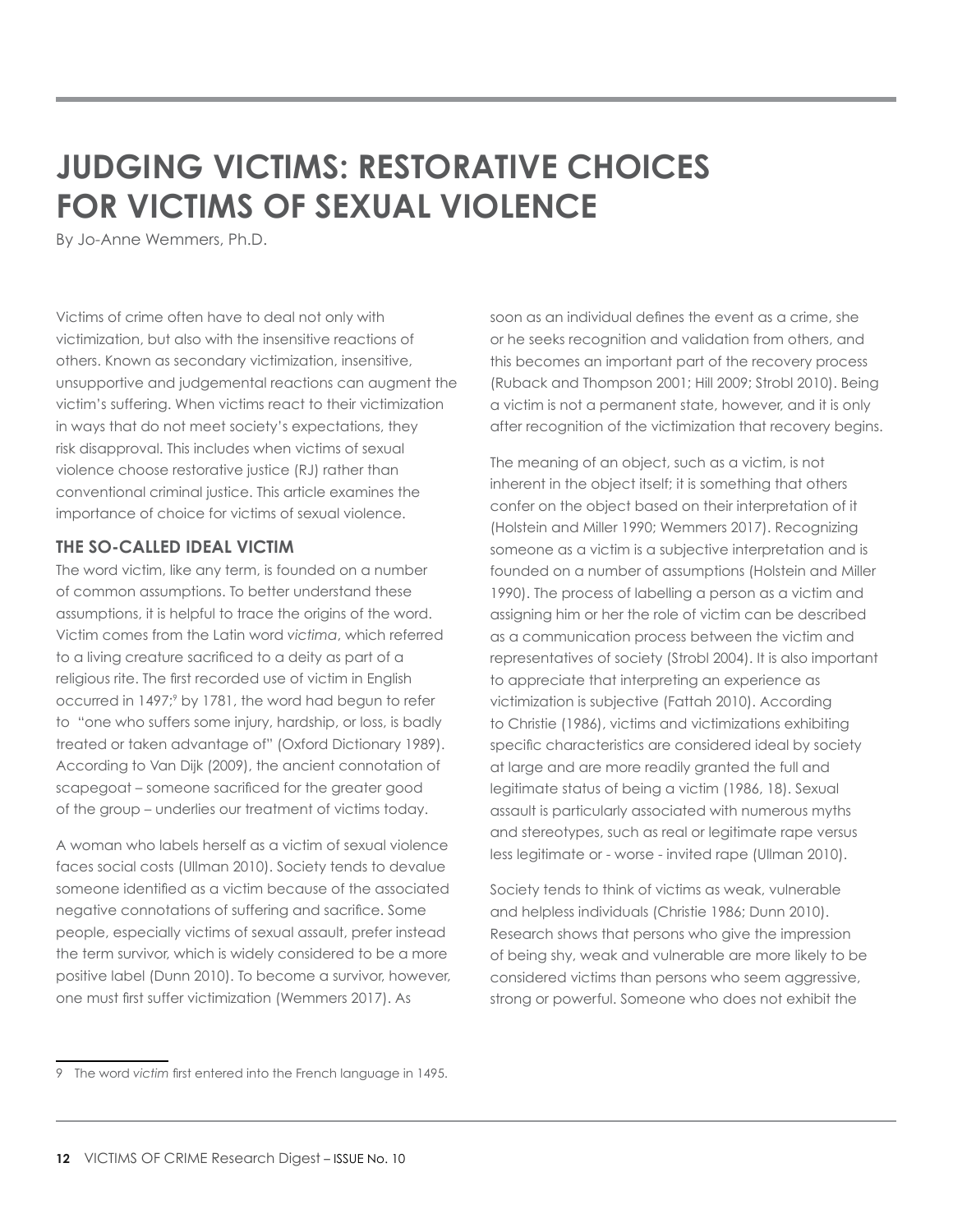behaviour expected of a victim – such as advocating loudly for change – is not readily accepted as a victim (Doe 2003; Strobl 2004). When this happens, society's response often changes from sympathy to antipathy, and the person's status as a victim may be rejected (Holstein and Miller 1990; Shichor 2007; Van Dijk 2009).

Underlying the word victim is the assumption that another person is responsible for what happened. Another common assumption is that the perpetrator is bigger and stronger than the victim and a stranger to the victim (Christie 1986; Holstein and Miller 1990). It is easier to accept that the victim did not consent to the abuse if the offender was a stranger rather than someone the victim knew well, such as a friend or intimate partner (Doe 2003). Statistics show that females experience more sexual victimization than males, that most offenders are male, and that most victims of sexual assault know their attackers (Perreault 2015). Findings from the General Social Survey (GSS)on Victimization show that in the majority of cases, the offender was not a stranger but a friend or acquaintance (Brennan and Taylor-Butts 2008; Perreault 2015). As Shichor (2007) points out, the greater the amount of responsibility attributed to victims for their victimization, the less sympathy society accords them. Persons who are in a marginal social position are at a high risk of both being victimized and not being recognized by society as victims (Fattah 2003; Ullman 2010; Wemmers 2017).

# **REACTING TO SEXUAL VIOLENCE**

The word victim also assumes that specific responses are appropriate by both the criminal and civil justice systems; offenders must be punished and victims must be provided some form of reparation. The ideal victim is expected to deal with the offence by pressing charges and supporting the prosecution of the alleged offender. The ideal victim is expected to accept the costs (i.e. time) and trouble (embarrassing questioning) associated with meeting police and justice-system requirements, and to set aside their own interests (Strobl 2004). As with the original meaning of the word, society expects victims to sacrifice themselves for the greater good. Most victims, however, choose not to deal with the offence through the criminal justice system;

this is particularly true among victims of sexual assault. While one in three (31%) victimizations is reported to police, only one in 20 (5%) of all sexual assaults in Canada is reported to police (Perreault 2015). In other words, the vast majority of sexual assaults remain hidden from the authorities. This low rate of reporting hinders social change and enables stereotypes about sexual violence to persist.

Yet, while only 5% of sexual-assault victims in Canada report their victimization to police, as many as one in four victims of sexual assault is interested in restorative justice (RJ) (Tufts 2000; Perrault 2015). The 1999 GSS on victimization included a module on attitudes towards alternatives to criminal justice. After presenting victims with a definition of victim-offender mediation as an alternative to criminal justice, researchers asked victims to think about the criminal incident they had just reported and to indicate how interested they would have been in participating in a mediation program. Although 59% of victims of sexual assault said that they would not have been interested in RJ, 17% said that they would have been somewhat interested and 9% said that they would have been very interested (Tufts 2000). RJ is clearly not for everyone; some victims, however, are interested in it.

One U.S. study found that a majority of victims of sexual assault were interested in RJ. Unlike the above Canadian study, which examined victimization in the previous 12 months, the U.S. study looked at lifetime victimization. In the U.S. study, 56% of victims indicated that they would like the opportunity for RJ in addition to the conventional criminal justice system and 30% said that they would like the opportunity for RJ as an alternative to court. The study also found that victims who had chosen to not report the assault to police were most likely to favour RJ as an alternative to court (Marsh and Wager 2015).

The New Zealand Law Commission examined the issue of low rates of reporting sexual violence and concluded that there is a need for alternative responses in cases of sexual violence. The 2015 report, *The Justice Response to Victims of Sexual Violence: Criminal Trials and Alternative Processes*, recommended that the victim decide on an appropriate response, whether it involves meeting with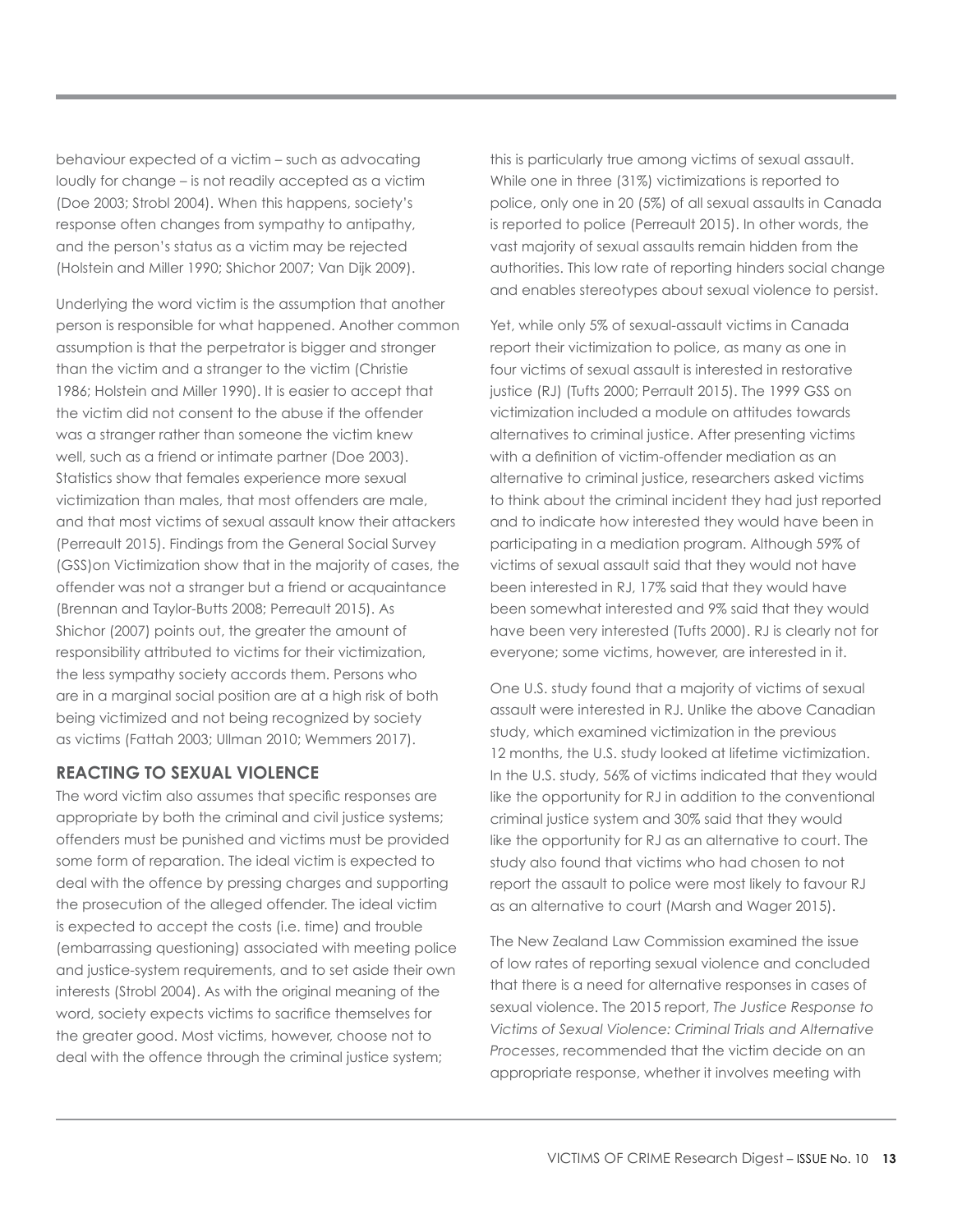the perpetrator and seeking redress, or reconciliation with family and community (see Law Commission 2015, Chapter 9). New Zealand has implemented sweeping reforms in the criminal justice system and every offence is now considered for RJ processes.10 While it is still too early to evaluate the full impact of these legislative changes, it will be important to watch how the changes are implemented.

# **BENEFITS FOR VICTIMS**

Studies suggest that victim participation in RJ may be beneficial for victims' psychological wellbeing, by reducing symptoms of Post-Traumatic Stress Disorder (PTSD) and stress (Gustafson 2005; Wager 2013; Koss 2014). RESTORE, a pilot program that ran from 2003 to 2007 in Arizona, is perhaps one of the best-known RJ programs explicitly targeting victims of sexual violence. Taking a victim-centred approach to RJ, RESTORE offered victims the opportunity to participate in a dialogue with the offenders who attacked them as an alternative to criminal prosecution. This was not a one-off intervention: cases were carefully screened and victims were supported prior to, during and after the dialogues to ensure their safety and well being. An evaluation of the RESTORE program found that victims showed a decrease in PTSD from intake (82%) to post-conference (66%). Victims who participated in the program not only experienced a reduction in stress, but also felt empowered. All of the victims who participated in the RESTORE program strongly agreed with the statement that "taking back their power" was a major reason to select RESTORE over other justice options (Koss 2014). In 2005, New Zealand launched a similar program, known as Project Restore.

Making choices is integral to victims' healing process (Muscat 2010). Based on a scoping study of 58 publications on sexual violence and RJ, which included 10 victims' accounts, Wager (2013) found that victims tended to consider the conferencing experience as empowering, rather than traumatizing. Conferencing involves a dialogue between a victim and offender

in the presence of support persons. When victim and offender have a pre-existing relationship, RJ can help to redefine the relationship and diminish fear of retaliation for reporting (Mercer and Sten-Madsen 2015). Victims become empowered by gaining acknowledgement of the harm done, which enables them to reclaim their lives and transforms them from victims to survivors (Wager 2013; Mercer and Sten-Madsen 2015).

# **JUDGING VICTIMS' CHOICES**

Perhaps one of the biggest challenges facing RJ in the context of sexual violence is the negative attitude of others (i.e. non-victims). The Dalhousie University Facebook incident illustrates this problem. In December 2014, Dalhousie University in Halifax made national headlines. Some male students of the dentistry program had created a private Facebook group, ironically called the "Class of DDS 2015 Gentlemen," and posted inappropriate comments about female students in the program. The group posted a poll asking members which classmates they would have "hate sex" with. When the female students targeted by these comments learned about them, they were shocked. However, their response was to turn the incident into an opportunity for education rather than for punishment. The University enlisted the help of Jennifer Llewellyn, an expert in restorative justice and professor at Dalhousie's Schulich School of Law.

The decision to use a form of restorative justice was widely criticized. Across Canada, women's groups spoke out against RJ and insisted that the male students be expelled (Llewllyn, Demsey and Smith 2015). Critics argued that the victims were being forced to participate in the restorative process and expressed concern about the wellbeing of the victims (Brownlee 2015). The female students were shocked by these negative and unsupportive reactions. They felt that the University had empowered them to choose, and they chose to let the men continue their studies and encouraged them to learn from their misbehaviour (Llewllyn, Demsey and Smith 2015).

<sup>10</sup> Section 24A was introduced into the *Sentencing Act, 2002*, in 2014, allowing for adjournments for restorative justice processes in certain cases.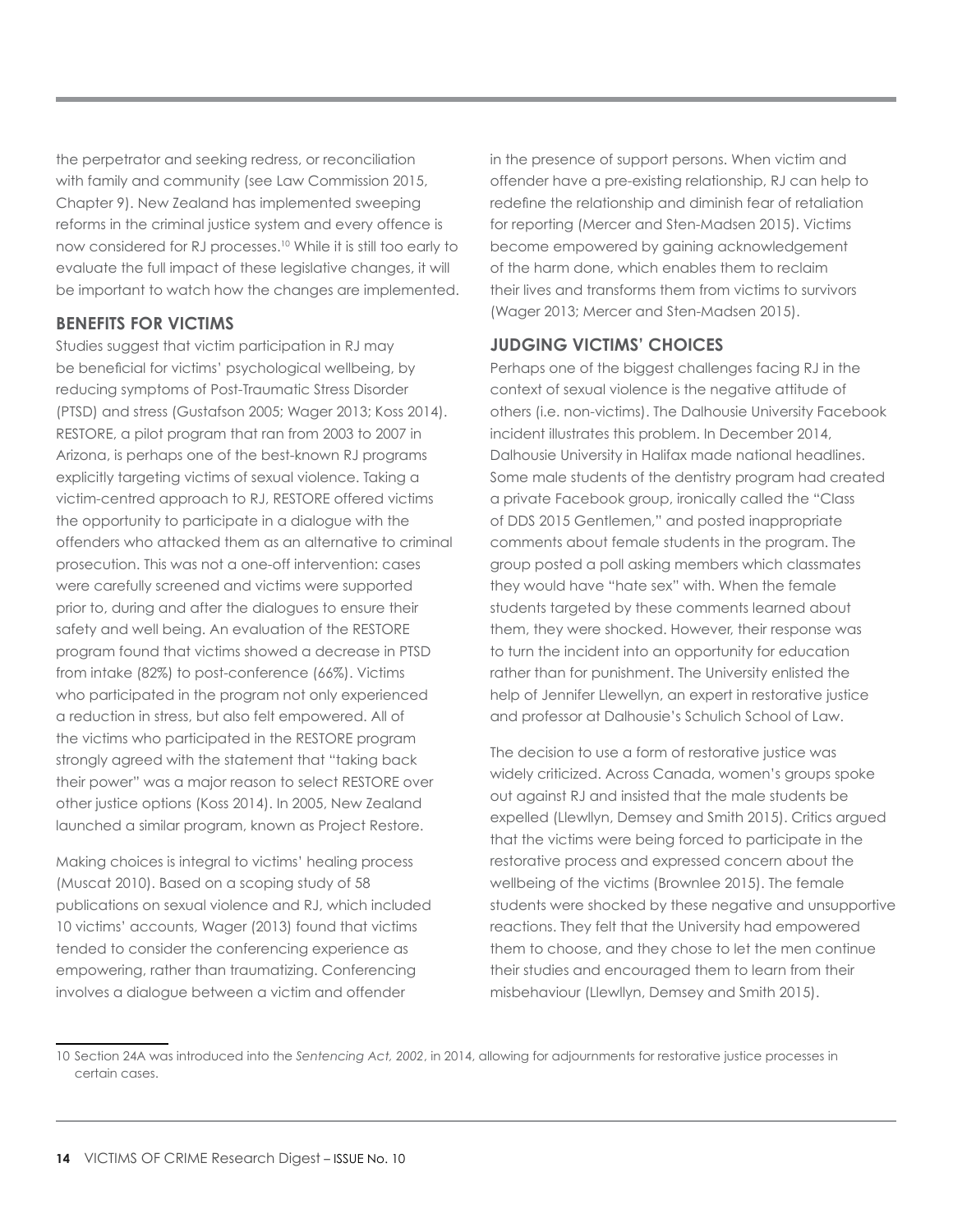The women involved in the Dalhousie Facebook incident said that they wanted to prevent this kind of sexist behaviour from carrying over into a professional setting, where these men would eventually work with – and perhaps even supervise – women who might not feel able to stand up to them. The restorative process not only confronted the male students with the consequences of their behaviour, but also uncovered the culture of misogyny and sexism at the University that enabled the creation of the Facebook group (Llwewllyn, Demsey and Smith 2015). Thanks to the courage of these women, all parties – the University, the victims and the offenders – were able to transform a painful situation into an opportunity for learning and healing.

The public outcry was not intended to re-victimize the women, but to protect them. Many victim advocates have voiced sincere concerns about the safety of victims of gender-based violence in RJ programs (Wemmers and Cyr 2002; Nelund 2015; McGlynn et al. 2012; Koss 2014). Many criminal-justice professionals act out of compassion and concern about the impacts of trauma on individuals when they make a decision not to provide information on RJ. Comparing the views of the public and victims of sexual violence, Marsh and Wager (2015) found that victims were less likely than non-victims to see conferencing as dangerous for victims. While one must always be vigilant of power imbalances, it is also important to avoid disempowering victims by making choices for them or by not giving them a choice at all (Wemmers and Cousineau 2005; Wemmers and Cyr 2016).

# **INFORMATION TO EMPOWER CHOICE**

The vulnerability of victims of sexual violence raises concerns about if, when and how to approach the topic of RJ with victims. While some might say that the risk of secondary victimization is too high (Wemmers & Cousineau 2005; Koss 2014), failing to discuss RJ risks depriving victims of an opportunity to heal (McGlynn et al. 2012).

While some victims are interested in RJ, victims in Canada and elsewhere are often not informed that RJ is an option (Wemmers and Van Camp 2011). For example, Marsh and Wager (2015) conducted a

web-based survey with 121 residents of the United Kingdom; 40 identified themselves as survivors of sexual violence. The authors found that most of the 40 had never heard of RJ before taking part in the study.

Victims want to be informed so that they can know their choices and decide which justice option they want to pursue. Based on qualitative interviews with 34 victims of serious violent crimes, including eight cases of sexual violence, Van Camp and Wemmers (2016; Wemmers and Van Camp 2011) examined victims' experiences with restorative justice in Canada and Belgium. Focusing on how the victims learned about RJ options, the authors identified two main approaches: one protective and the other proactive. In the protective approach, victims were told about RJ only if they asked about it explicitly. In the proactive approach, victims were informed about RJ. This enabled them to make up their own minds about whether or not to pursue the option. They could even come back to it at a later time if they were not immediately interested in it. Van Camp and Wemmers found that victims preferred a proactive approach to a protective one. Making choices is essential for victims' healing process and victims want to decide for themselves what they want to do (Morissette and Wemmers 2016). This requires, however, that they be informed of all possible options, including RJ. As survivors remind us, we must not underestimate their strength (McGlynn et al. 2012).

In Canada, at the federal level, the *Criminal Code and the Youth Criminal Justice Act* authorize RJ processes. For example, section 717 of the *Criminal Code* provides that alternative measures may be used if the offender accepts responsibility for the offence. Section 19 of the *Youth Criminal Justice Act* describes how and when conferences, including restorative conferences, may be convened. The right to request and receive information about RJ is also included in both the *Canadian Victims Bill of Rights Act* and the *Corrections and Conditional Release Act*. In 2015, Manitoba became the first province to introduce legislation, the *Restorative Justice Act*, aimed to increase the use of RJ and promote public safety by providing resolution that affords healing, reparation and re-integration.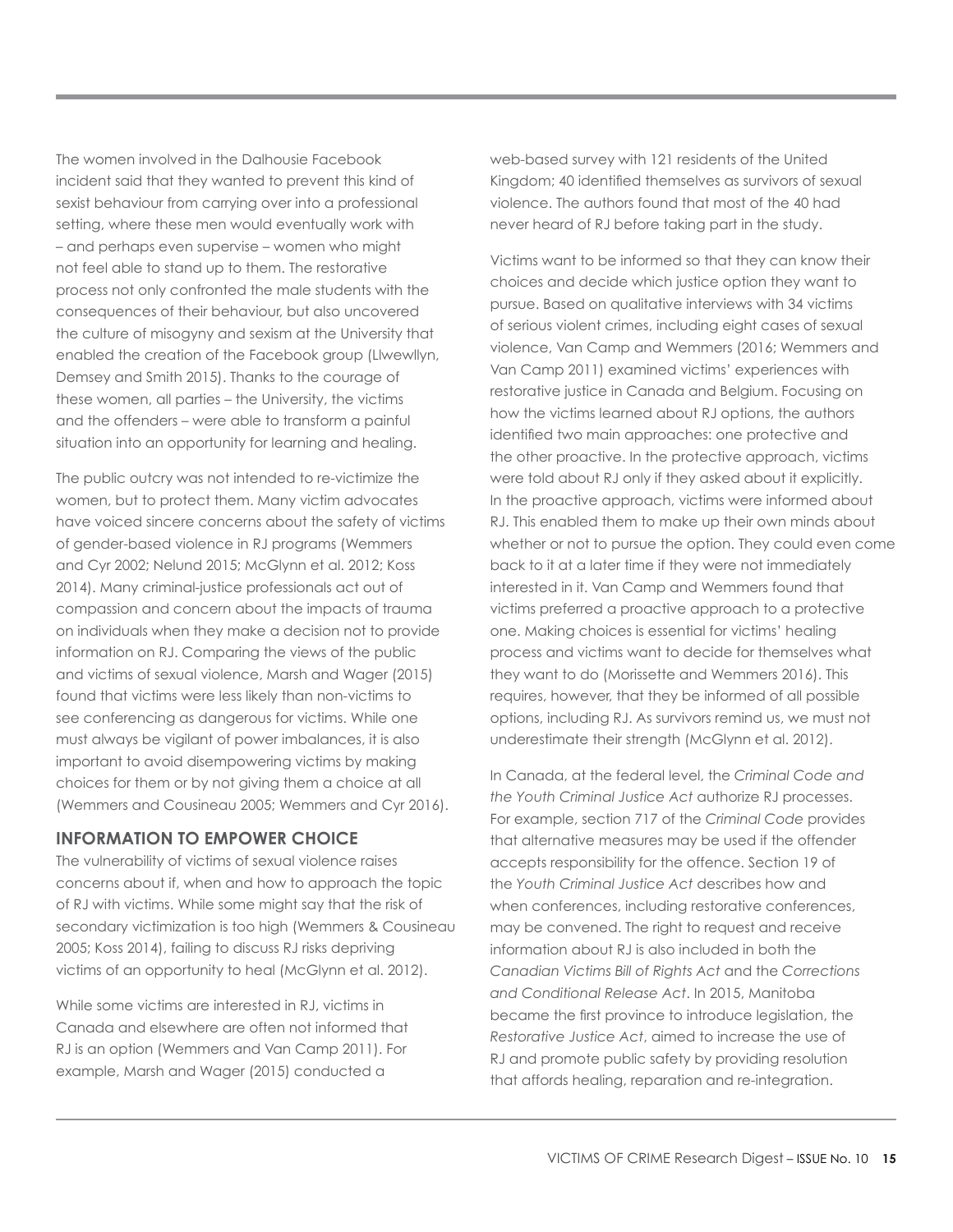Marsh and Wager (2015) report that while survivors of sexual violence have mixed views about when authorities should offer victims the option of RJ, the best time may be upon initial contact. It is important that RJ options remain flexible and accessible at any stage of the criminal justice process (Tinsely and McDonald 2011; Van Camp 2014; Wemmers 2017). Considering the impact of trauma on learning and memory, it may be best to provide information multiple times, at various stages in the process (see McDonald 2016).

# **CONCLUSION**

Judging by the reporting rates for sexual violence, victims may be more interested in RJ than in conventional criminal justice. The findings of prior studies highlight the importance of further research and, in particular, public education about the needs and rights of victims. The negative reactions of others, including the general public, constitute a source of secondary victimization. The women's movement has played an important role in encouraging women to speak out about sexual assault to everyone – not just to police – to effect social change and draw attention to the needs of victims (Ullman 2010). To achieve this goal, we must ensure that victims can access a safe environment where they can speak out and refrain from judging the choices they make.

#### **REFERENCES**

Brennan, Shannon and Andrea Taylor-Butts. 2008. *Sexual Assault in Canada, 2004 and 2007*, Canadian Centre for Criminal Justice Statistics Profile Series, Ottawa: Statistics Canada. 85F0033M- No 19.

Brownlee, K. 2015. Dalhousie student accused in Facebook scandal blew whistle : Lawyer, *Toronto Sun*, January 19th. Accessed 23 January 2017 at : [http://www.torontosun.](http://www.torontosun.com/2015/01/19/dalhousie-student-accused-in-facebook-scandal-blew-whistle-lawyer) [com/2015/01/19/dalhousie-student-accused-in-facebook](http://www.torontosun.com/2015/01/19/dalhousie-student-accused-in-facebook-scandal-blew-whistle-lawyer)[scandal-blew-whistle-lawyer](http://www.torontosun.com/2015/01/19/dalhousie-student-accused-in-facebook-scandal-blew-whistle-lawyer)

Christie, Nils. 1985. The ideal victim. In E.A. Fattah (Ed.), *From Crime Policy to Victim Policy* (pp. 17-30), Basingstoke: MacMillan

Doe, Jane. 2003. *The Story of Jane Doe*. Toronto: Random House Canada.

Dunn, Jennifer L. 2010. *Judging Victims: Why we stigmatize survivors, and how they reclaim respect*. Boulder, CO: Lynne Riener Publishers.

Fattah, Ezzat A. 2010. The Evolution of a Young, Promising Discipline: Sixty years of victimology, a retrospective and prospective look. In: W.G. Shoham, P. Knepper & M. Kett (Ed.) *International Handbook* 

*of Victimology* (pp. 43-94), Boca Raton : CRC Press.

Hill, James. 2009. *Working with Victims of Crime: A manual applying research to clinical practice, Second Edition*. Ottawa: Department of Justice Canada.

Holstein, James A. and Miller, Gale 1990. Rethinking Victimization: An interactional approach to victimology. *Symbolic Interaction*, 13 (1), 103-122.

Koss, M.P. 2014. The RESTORE Program of Restorative Justice for Sex Crimes: Vision, Process and Outcomes. *Journal of Interpersonal Violence*, 29 (9) 1623-1660.

Law Commission of New Zealand. 2015. *The Justice Response to Victims of Sexual Violence: Criminal Trials and Alternative Processes*. Report 136. Wellington, NZ. Accessed February 4, 2017 at http://www.lawcom.govt.nz/sites/default/files/ projectAvailableFormats/NZLC-R136-The-Justice-Response-to-Victims-of-Sexual-Violence.pdf

Llewellyn, Jennifer, A Demsey, Amanda. and Jillian Smith, 2015. An Unfamiliar Justice Story: Restorative Justice and Education. Reflections on Dalhousie's Facebook Incident 2015. Canadian Centre for Policy Alternatives, *Our Schools / Our Selves*, Fall, 43-56. Accessed April 16th 2016 at: [https://www.](https://www.policyalternatives.ca/sites/default/files/uploads/publications/National%20Office/2015/12/OS121_Restorative_Justice.pdf) [policyalternatives.ca/sites/default/files/uploads/publications/](https://www.policyalternatives.ca/sites/default/files/uploads/publications/National%20Office/2015/12/OS121_Restorative_Justice.pdf) [National%20Office/2015/12/OS121\\_Restorative\\_Justice.pdf](https://www.policyalternatives.ca/sites/default/files/uploads/publications/National%20Office/2015/12/OS121_Restorative_Justice.pdf)

Marsch, F., and Wager, N.M. 2015. Restorative Justice in cases of sexual violence: Exploring the views of the public and survivors. *Probation Journal*, 62 (4) 336-356.

McDonald, Susan. 2016. The Right to Information. *Victims of Crime Research Digest*, No.9, 16-23. Accessed February 4, 2017 at http://www.justice.gc.ca/eng/rp-pr/cj-jp/victim/rd9 rr9/rd9-rr9.pdf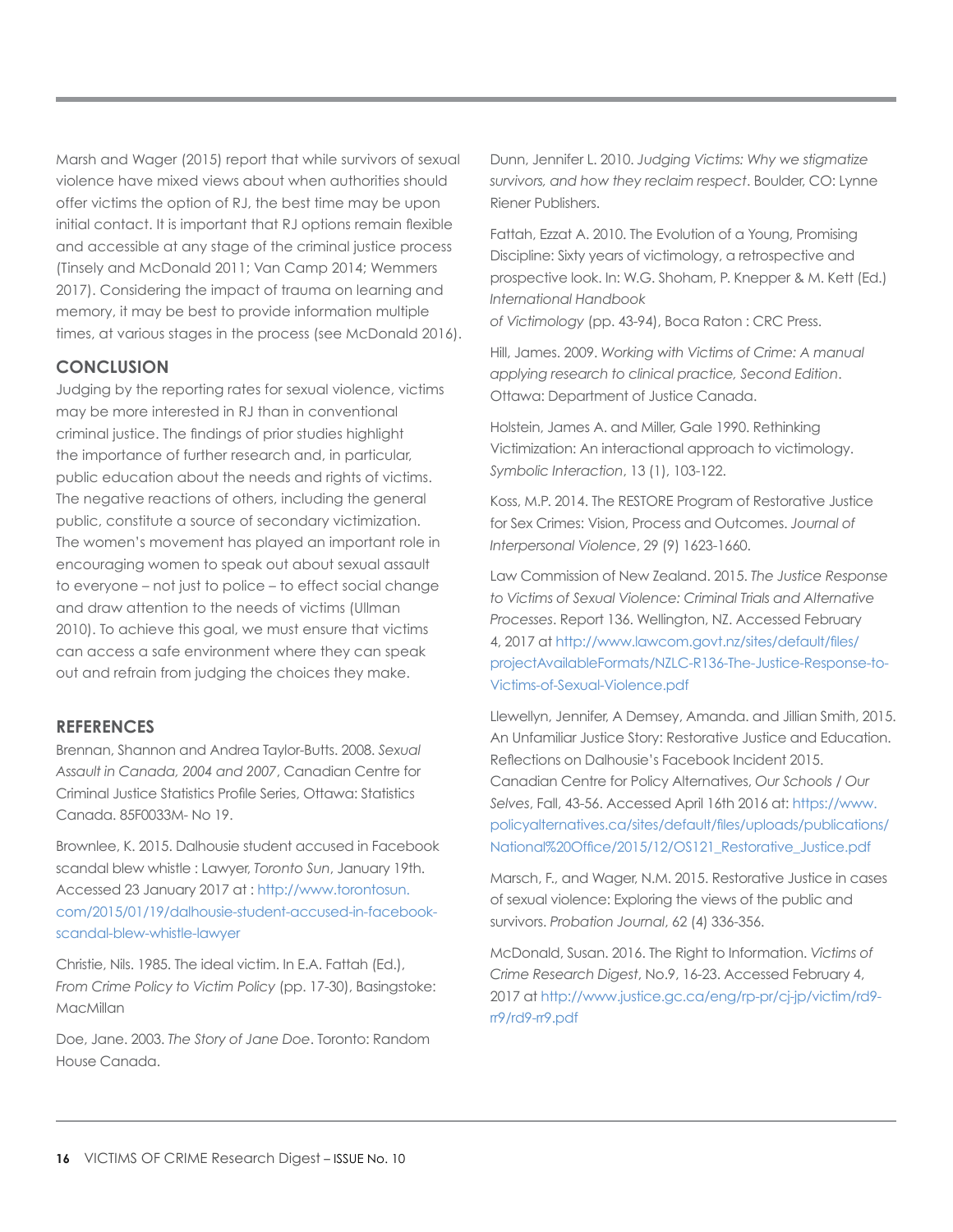McGlynn, Clare, Westmarland, Nicole, and Nikki Godden, 2012. 'I Just Wanted Him to Hear Me': Sexual Violence and the Possibilities of Restorative Justice. *Journal of Law and Society*, 39 (2) 213-40.

Morissette, Myriam, and Jo-Anne Wemmers 2016. L'influence thérapeutique de la perception de justice informationnelle et interpersonnelle sur les symptômes de stress post-traumatique des victimes de crimes, *Revue canadienne de criminologie et de justice pénale*, 58 (1), 31-55.

Muscat, Bernadette T. 2010. Victim Services in the United States. In S.G. Shoham, P. Knepper, and M. Kett eds.) *International Handbook of Victimology* (pp. 397-428). Boca Raton FL: CRC Press.

Nelund, Amanda. 2015. Policy Conflict: Women's Groups and Institutionalized Restorative Justice. *Criminal Justice Policy Review*, 26 (1) 65-84.

Oxford Dictionary. 1989. *The Concise Oxford Dictionary*. Oxford: Oxford University Press.

Perreault, Samuel. 2015. Criminal Victimization in Canada. *Juristat*, Ottawa: Statistics Canada.

Ruback, R. Barry. and Martie P. Thompson, M.P. 2001. *Social and Psychological Consequences of Violent Victimization*. Thousand Oaks CA: Sage.

Shichor, David. 2007. Thinking about Terrorism and its Victims. *Victims and Offenders*, 2:3, 269-287.

Strobl, Rainer. 2004. Constructing the Victim: Theoretical reflections and empirical examples. *International Review of Victimology*, 11, 295-311.

Strobl, Rainer. 2010. Becoming a Victim. In P. Knepper and S. Shoham (Eds.) *International Handbook of Victimology* (pp. 3-26). Boca Raton: Taylor Francis Group.

Tinsely, Yvette and Elisabeth McDonald, 2011. Is There Any Other Way ? Possible Alternatives to the Current Criminal Justice Process. *Canterbury Law Review*, 17, 192-221.

Tufts, Jennifer. 2000. Public Attitudes Toward the Criminal Justice System. *Juristat*, Volume 20, Number 12. Ottawa: Statistics Canada.

Ullman, Sarah E. 2010. *Talking About Sexual Assault: Society's response to survivors*. Washington, DC: American Psychological Association.

Van Camp, Tinneke and Jo-Anne Wemmers. 2016. Victims' Reflections on the Proactive and Protective Approach to the Offer of Restoartive Justice: The importance of information. *Canadian Journal of Criminology and Criminal Justice*, 58 (3), 415-442.

Van Dijk, Jan J.M. 2009. Free the Victim: A critique of the western conception of victimhood, *International Review of Victimology*, 16, 1-33.

Wemmers, Jo-Anne. 2003. *Introduction à la victimologie*. Montreal, QC: Les Presses de l'Université de Montréal.

Wemmers, Jo-Anne. 2017. *Victimology: A Canadian Pespective*. Toronto: University of Toronto Press. (In press).

Wemmers, Jo-Anne and Marie-Marthe Cousineau. 2005. Victim Needs and Conjugal Violence: Do Victims want Decision-Making Power? *Conflict Resoution Quarterly*, 22 (4) 493-508.

Wemmers, Jo-Anne and Katie Cyr. 2002. *La justice réparatrtice et les victimes d'actes criminels*, Cahier du CICC, no. 37, Montréal : Centre international de la criminologie comparée.

Wemmers, Jo-Anne and Katie Cyr. 2016. Gender and Victims' Expectations Regarding Their Role in the Criminal Justice System: Towards Victim-Centered Prosecutorial Policies. In H. Kury, S. Redo and E. Shea (Eds.), *Women and Children as Victims and Offenders: Background – Prevention – Reintegration* (pp. 233-248). Springer.

Wemmers, Jo-Anne and Tinneke Van Camp. 2011. *L'offre de justice réparatrice faite aux victimes de criminalité violente : doit-elleêtre protectrice ou proactive?* Centre international de criminologie comparée, Université de Montréal.

**Jo-Anne Wemmers is a Full Professor at the School of Criminology, University of Montreal and Researcher at the International Centre for Comparative Criminology. Her research focuses on victims and criminal justice in the broadest possible sense. Central themes include victims' justice judgements and therapeutic jurisprudence.**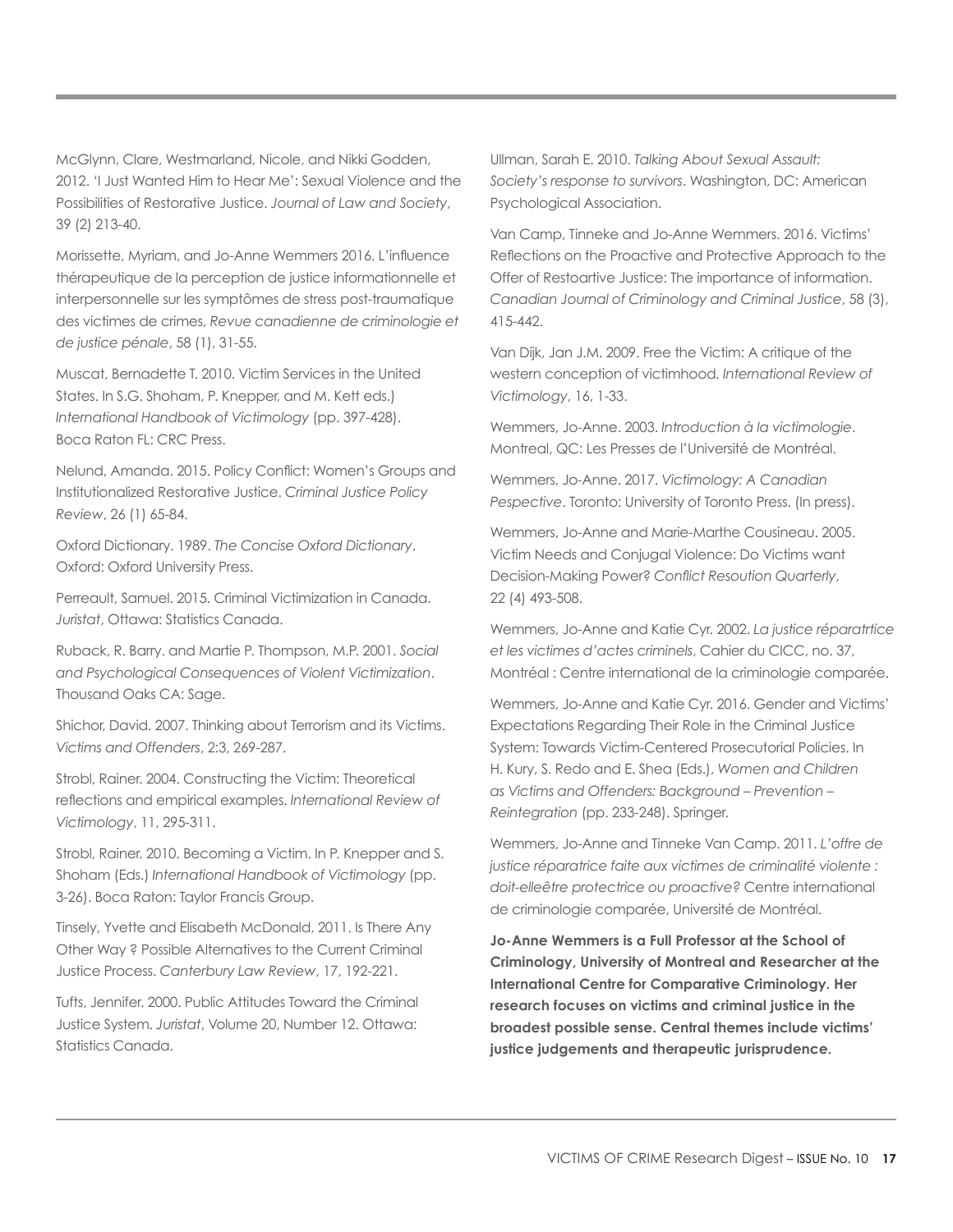# <span id="page-17-0"></span>**A STRATEGY FOR ASSESSING THE IMPACT OF THE** *CANADIAN VICTIMS BILL OF RIGHTS –* **OPPORTUNITIES TO MAKE BETTER USE OF CURRENT DATA HOLDINGS**

By Melanie Kowalski

### **INTRODUCTION**

In recent decades, the role of victims in the criminal justice system has grown through various means, such as legislative reform and increased funding for services. The *Canadian Victims Bill of Rights* (CVBR), which came into force in 2015, is a significant development for victims of crime.11 The CVBR establishes statutory rights for victims to information, protection and participation, as well as the right to request restitution. The CVBR also establishes a complaint process for alleged breaches of these rights by a federal department or agency. These changes are expected to have significant impacts on Canada's justice system and on victim services.

The Minister of Justice's mandate letter requires that "… work will be informed by performance measurement, evidence, and feedback from Canadians."12 The CVBR presents a strategic opportunity to develop and align statistical measures to support evidencebased policy and decision-making related to victims of crime (Johnston-Way and O'Sullivan 2016).

In an effort to identify data that could be used to measure the impact of the CVBR on the justice system, the Office of the Federal Ombudsman for Victims of Crime, in partnership with the Canadian Centre for Justice Statistics (CCJS) at Statistics Canada, undertook a data-mapping study. The goal of the study was to outline research needs and opportunities to gather information about how victims of crime interact with the justice system. To facilitate the project, the CCJS consulted representatives of numerous Justice partners (police services, courts, corrections and victim services), along with those of federal, provincial and territorial governments, and non-governmental and academic organizations, between October 2015 and February 2016 to determine the feasibility of collecting data at various stages of justice processes. Results from these consultations clearly indicated that while data sources differ, various partners already collect a wide array of valuable information. Furthermore, many Justice partners indicated that they had begun to plan how best to realign internal processes, including data gathering, to respond effectively to the CVBR. This report describes potential approaches to assessing the impact of the CVBR by exploiting existing data sources.

<sup>11</sup> The Department of Justice website has comprehensive and accessible information about the CVBR. <https://www.canada.ca/en/services/policing/victims/rolerights.html> The Library of Parliament provides summaries of legislation before Parliament. *The Legislative Summary of Bill C-32: An Act to enact the Canadian Victims Bill of Rights and to amend certain Acts* can be accessed at: [http://www.lop.parl.gc.ca/About/Parliament/LegislativeSummaries/bills\\_ls.asp?ls=c32&Parl=41&Ses=2](http://www.lop.parl.gc.ca/About/Parliament/LegislativeSummaries/bills_ls.asp?ls=c32&Parl=41&Ses=2)

<sup>12</sup> The mandate letter for the federal Minister of Justice can be accessed at: [http://pm.gc.ca/eng/minister-justice-and-attorney-general](http://pm.gc.ca/eng/minister-justice-and-attorney-general-canada-mandate-letter)[canada-mandate-letter](http://pm.gc.ca/eng/minister-justice-and-attorney-general-canada-mandate-letter)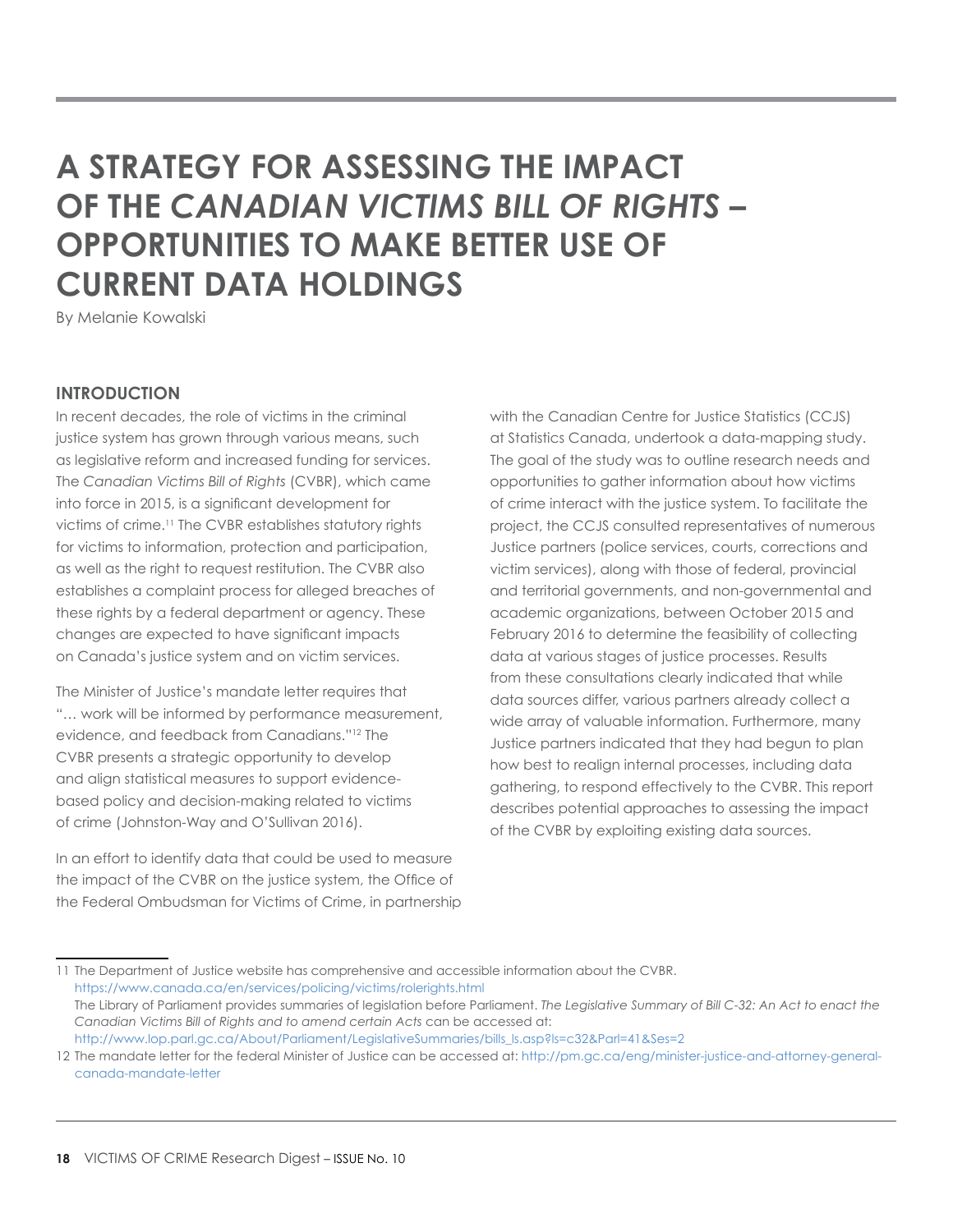# **ASSESSING THE IMPACT OF THE** *CANADIAN VICTIMS BILL OF RIGHTS*

The strength of the CVBR will be measured by how well it responds to the needs of victims. To determine the impact of the CVBR, different kinds of statistical information will need to be collected, particularly information that indicates:

- Whether the justice system has created the necessary mechanisms and/or processes to address CVBR requirements (e.g., police services distributing CVBR information cards; Correctional Service Canada's Victim Portal providing victims with information about federally incarcerated offenders; the numbers of victim-impact-statement forms provided to victims, etc.)
- Whether victims access the rights afforded them by the CVBR, and which factors influence them to access these rights.
- Whether CVBR provisions have in fact produced positive outcomes through services made available for victims, such as a greater feeling among victims of personal safety or of being treated fairly by the justice system.

# **OPPORTUNITIES TO EXPLOIT CURRENT DATA HOLDINGS**

The CCJS consultations identified a number of options for the collection and sharing of victim information to assess the impact of the CVBR; these were presented to the Federal Ombudsman of Victims of Crime. The options listed below outline different ways that current data holdings might be exploited and/or further developed to enhance understanding of the CVBR's impacts. These options reflect different methods or approaches to collecting information and may be used in combination.

# **Option A: Victim Services National Data Requirements Aggregate Survey**

The provinces and territories are responsible for providing the majority of services to victims and consequently have a wealth of information about those to whom they provide services. There is no systematic, standard method to define, collect, report and publish these valuable data, however. Administrative data from victim services across Canada needs to be standardized to support effective analysis. To examine, compare and analyze data about the services delivered in different jurisdictions, similar data must be collected in similar ways and to similar standards. In collaboration with victim services organizations, CCJS must determine:

- a. the scope of analysis (which victim services to examine);
- b. which data to collect (e.g. numbers and characteristics of victims and of services, etc.);
- c. how to standardize information and make it comparable across jurisdictions (or service types);
- d. how often to collect and update this information;
- e. the best method to gather information; and, finally,
- f. how to publish or otherwise disseminate this information.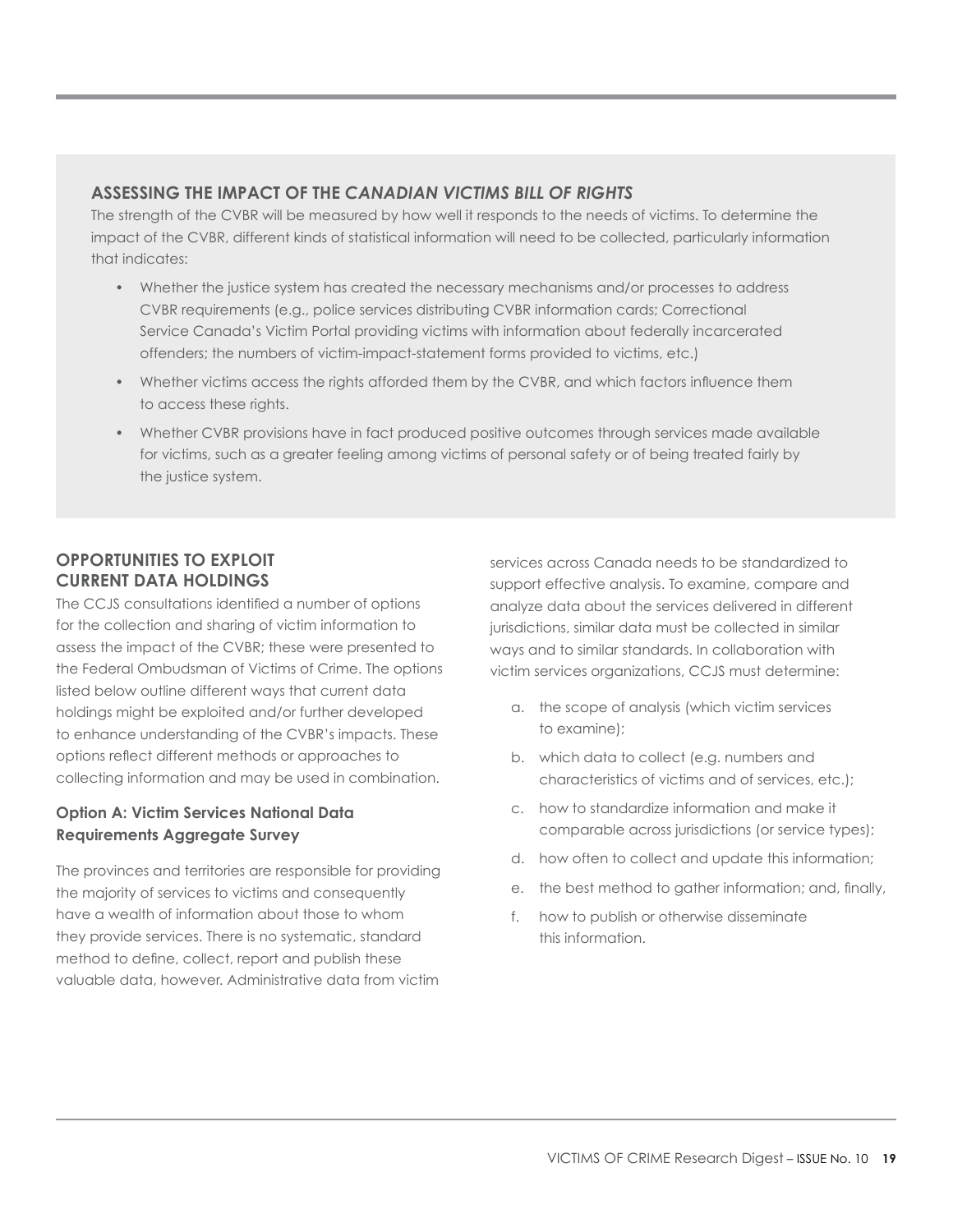# **Option B: Increasing the quality of information in existing administrative data sets and adding questions to the General Social Survey on Victimization**

Several Statistics Canada programs collect data on victims that could be exploited and enhanced to fill current gaps. The CCJS is currently redesigning its surveys to improve the information collected from police and correctional services, and courts. This is an opportune time to examine the quality of the data currently collected and address any identified gaps. For example, the Police Administration Survey collects baseline information on police personnel and expenditures from policing services across Canada. This survey would be a useful tool to measure how police services across Canada provide information to victims about their rights and the services available to them. This would also help to measure performance on the CVBR's right to information.

The Integrated Criminal Court Survey (ICCS) collects detailed caseload, case-processing and sentencing information for all *Criminal Code* and other federal statute charges tried in criminal courts in Canada. The ICCS is currently undergoing a redesign and initial consultations identified victim information as a key need. Therefore, as part of redesign activities, CCJS will review the ICCS with its national partners and examine how to better capture information about victims. In particular, information on:

- Sentences involving a restitution order (aligns with the CVBR's right to request restitution)
- Type of conditions imposed as part of orders that include restitution (aligns with the CVBR's right to request restitution)
- Whether a victim-impact statement was filed in court (aligns with the CVBR's right to participation)

Analysis of current and post-redesign ICCS data can help to determine whether certain types of offences are more likely to lead to sentences that include restitution orders. This analysis can also correlate the presentation of victim-impact statements with particular outcomes and types of offences.

The CCJS will soon begin to collect new data through the Canadian Correctional Services Survey (CCSS), a redesigned version of the Integrated Correctional Services Survey. The CCSS will continue to collect data from both youth and adult correctional-services programs, such as data about custodial and community supervision. Information on restitution will be captured in almost all jurisdictions, either through stand-alone restitution orders for youth, or as a condition of probation orders or conditional sentence orders (for both adults and youth). The CCSS will also collect data about the amounts of restitution ordered (aligns with the CVBR's right to request restitution).

Depending on when jurisdictions started to gather these data, it might be possible to measure some of the CVBR's impacts.

#### Self-reported victimization: General Social Survey on Canadians' Safety (Victimization)

Since many crimes are not reported to police for a variety of reasons, self-reported victimization data represent an essential complement to justice-system statistics. To get a complete picture of criminal activity and criminal victimization in Canada, and to develop sound justice policy, the perspectives of both police and victims must be considered.

Data collected through the GSS on Canadians' Safety (Victimization) focuses on victims of crime and their experiences. Unlike the Uniform Crime Reporting Survey (UCR), the GSS (Victimization) collects data about both reported and unreported crimes (limited to eight crime types). Statistics Canada currently conducts the GSS (Victimization) every five years – most recently in 2014. The CCJS could bolster the 2019 edition to support the assessment of the CVBR's impacts.

New content could include more detailed questions about victims of crime, their perceptions of the justice system, and the overall impact of the services they accessed. Questions about whether victims felt that they participated in the justice process, whether their safety was considered throughout court processes, and whether they had been informed of their rights when they reported the crime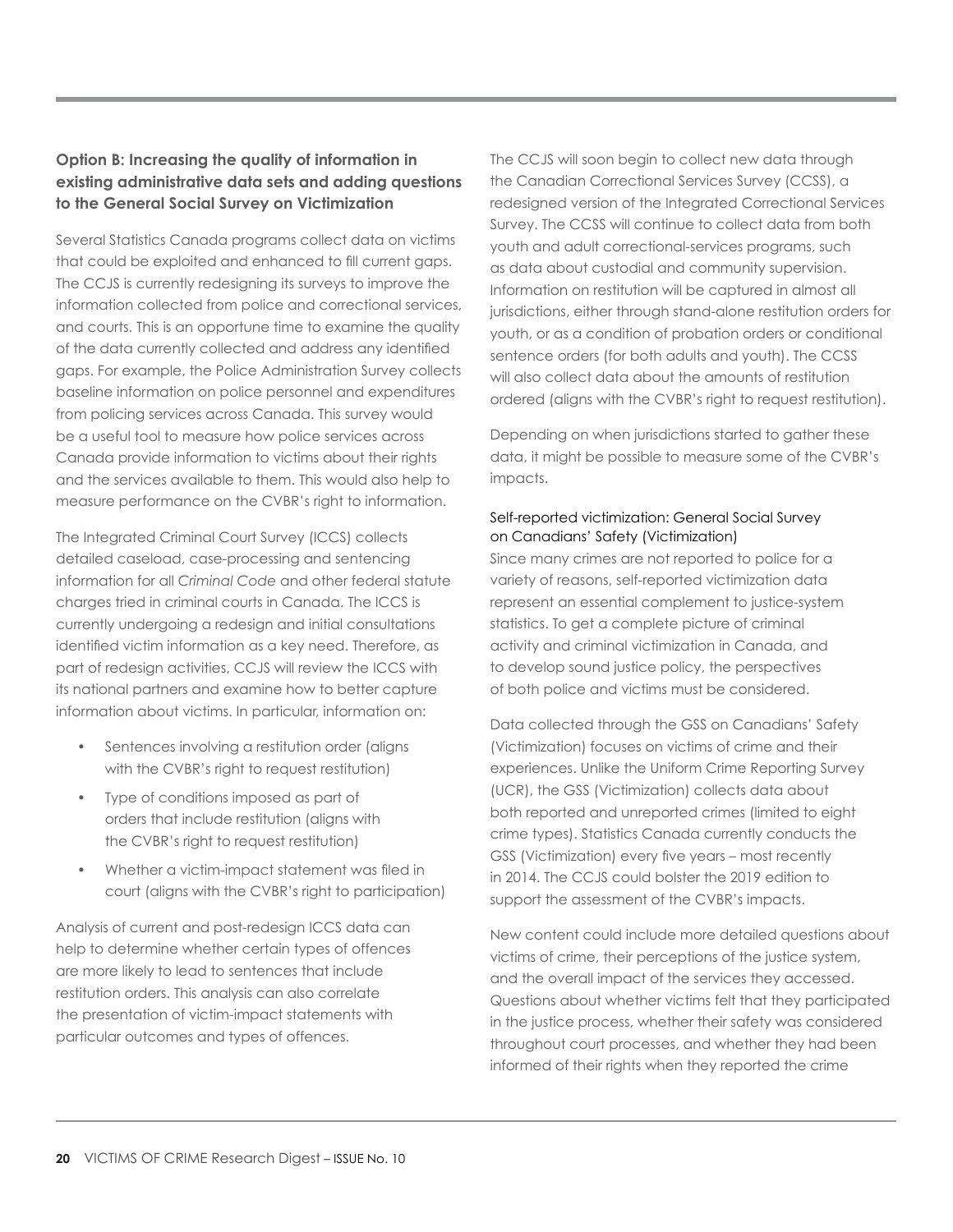to police, would all contribute to the assessment of the CVBR's impacts. Additional questions exploring why victims did not access services could also be considered.

While some data gaps might be addressed through modifications to Statistics Canada surveys, other data gaps might be better addressed through alternate data collection methods or through administrative data collected by other departments or organizations. Such departments and organizations include the Parole Board of Canada, Correctional Service Canada and various victim services agencies across Canada.

#### **Option C: Measurement of outcomes**

The spirit of the CVBR is, in essence, to ensure that the justice system responds appropriately to victims of crime, not only by providing services, but also by ensuring that the services meet their needs and result in positive outcomes. As such, measurements of the types of outcomes experienced as a result of services would be highly useful for Justice partners. Measuring these outcomes, however, presents many challenges. Victims' needs and the services available vary considerably from one jurisdiction to another. The contexts, objectives and results of programs related to counselling, shelters, collection of restitution and restorative justice, all differ. As such, there is no one-size-fits-all measure of outcomes. To properly measure outcomes of victim services, specific questions on possible impacts and outcomes must be developed that pertain specifically to the type of service provided.

Statistics Canada, in partnership with provincial and territorial directors of victim-services organizations, could develop a series of outcome measures based on specific types of services. These measures could be part of an exit survey administered by victim-services agencies. Statistics Canada would work with Justice partners to determine which services to focus on, the best ways to collect information and to standardize questions, how frequently to collect data, and how best to publish or otherwise disseminate the results. Due to the variety of victim services, it is highly recommended that this option begin with a pilot project in a single jurisdiction prior to exploring national implementation.

In addition, Statistics Canada could support the development of a core set of questions about levels of satisfaction that would be employed by all victim-services agencies. The notion of satisfaction is complex, so it is essential that it be clearly defined by Justice partners. This will ensure that the information collected adequately addresses the relevant policy questions, that it is a reliable measure of victim experiences, and that it is sufficiently standardized to support comparisons across jurisdictions and service types. The core set of satisfaction questions would be tested, employed by jurisdictions and collected as part of the proposed aggregate survey (Option A).

### **MOVING FORWARD**

To properly assess the CVBR's impacts and the performance of various parts of the justice system, a combination of all three options would be required. Adequate funding would also be required.

In May 2016, the Policy Centre for Victim Issues provided funds to the CCJS to work with provincial and territorial directors of victim-services agencies on the development of standardized indicators of the numbers and types of services that victims access (Option A). Administrative data from victim-services agencies across Canada are currently undergoing a standardization process to support the collection and dissemination of these data. The CCJS is developing the victim-services national data-requirements aggregate survey to help measure how well the justice system provides services to victims and whether victims access these services.

The aim is to publish information about performance at the national, provincial and territorial levels, including the numbers and characteristics of victims served, and their use and experience of victim services, such as assistance with victim- and community-impact statements.

Much of this data may be available for periods before the implementation of the CVBR, and can be used to examine the CVBR's impact on victim services. National indicators will enhance capacity to develop relevant policy, legislation and initiatives. In addition to providing tools for measuring the CVBR's impacts, these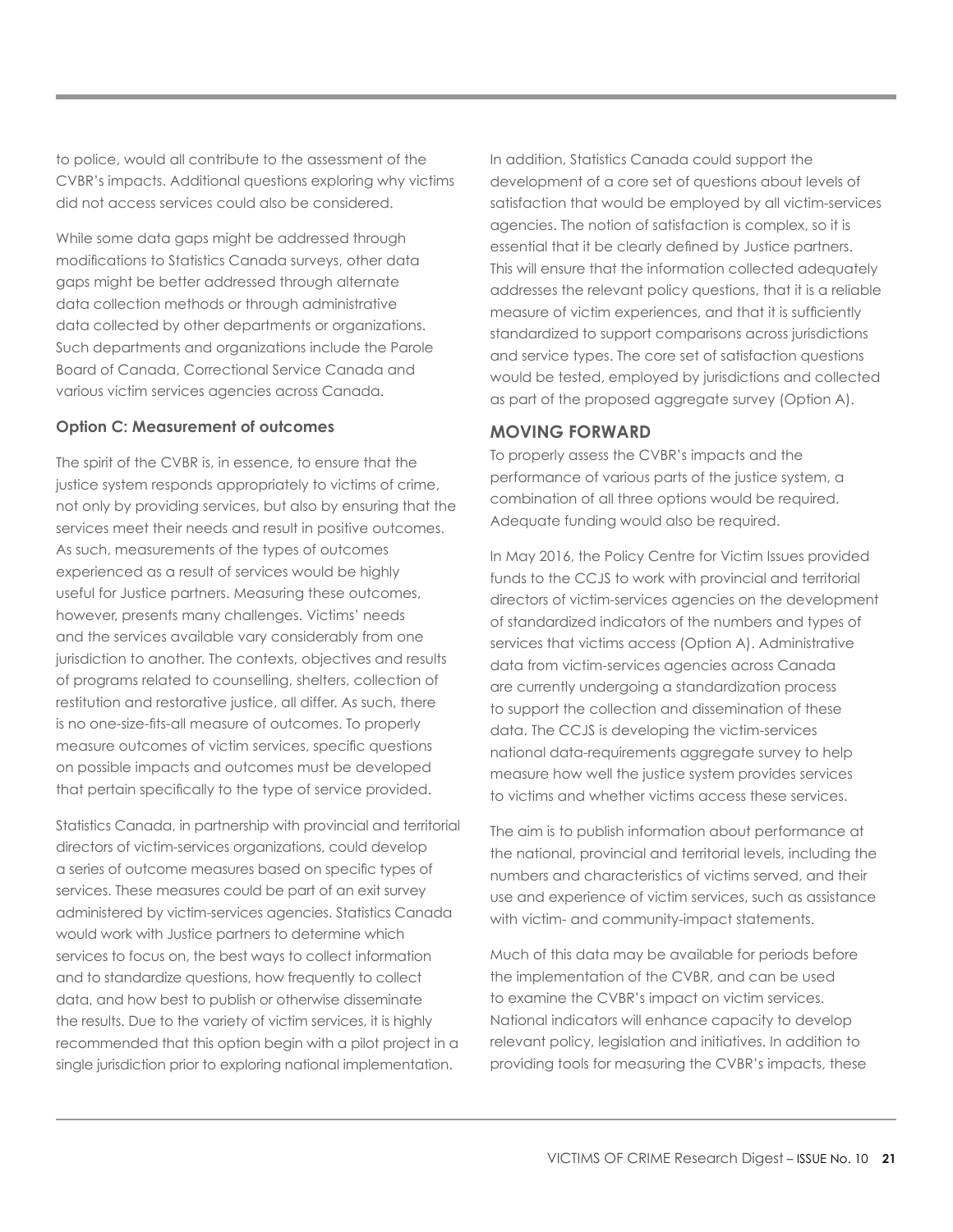data could also help to set funding priorities. The data would also help to inform the federal, provincial and territorial governments about how the various parts of the justice system have responded to the CVBR – that is, how police, courts and correctional systems engage victims as active participants in the justice system, and whether victims are active in criminal-justice processes.

#### **SUMMARY**

The justice sector collects a wealth of data that could assist in examining the impact of victim services pre- and post-CVBR. This report describes possible approaches to building on current administrative and sample surveys at Statistics Canada by increasing the quality of data collected and/ or by adding new content to address gaps, as well as by exploiting existing data sources (collected through victimservices administrative data) to develop national indicators. Finally, another option would be to develop a new survey that would assess and measure the outcomes experienced by victims who access these services. It is important to note that a combination of all three options would be necessary to assess the many facets of the CVBR. The best approach would likely involve linking data sets, adding new variables to existing surveys or increasing data quality and the scope of information already collected. With the full engagement of Justice partners and with the help of victim-services agencies across Canada, national indicators of victim issues can be standardized and collected at various parts of the criminal-justice system across federal and provincial/ territorial jurisdictions to assess the impacts of the CVBR and to answer key questions such as: How are victims exercising their rights? And is the CVBR making a difference?

#### **REFERENCES**

*Bill C-32, An Act to enact the Canadian Victims Bill of Rights and to amend certain Acts, 2nd Sess*, 41st Parl, 2015 (assented to 23 April, 2015) ("Bill C-32").

Johnston-Way, Sarah and O'Sullivan, Sue. 2016. "Recognizing the role of victim supports in building and maintaining healthy and safe communities" *Journal of Community Safety and Well-Being* 1:2, 12-15.

**Melanie Kowalski is a Unit Head with the Canadian Centre for Justice Statistics at Statistics Canada. She is leading the data project on the** *Canadian Victims Bill of Rights***.**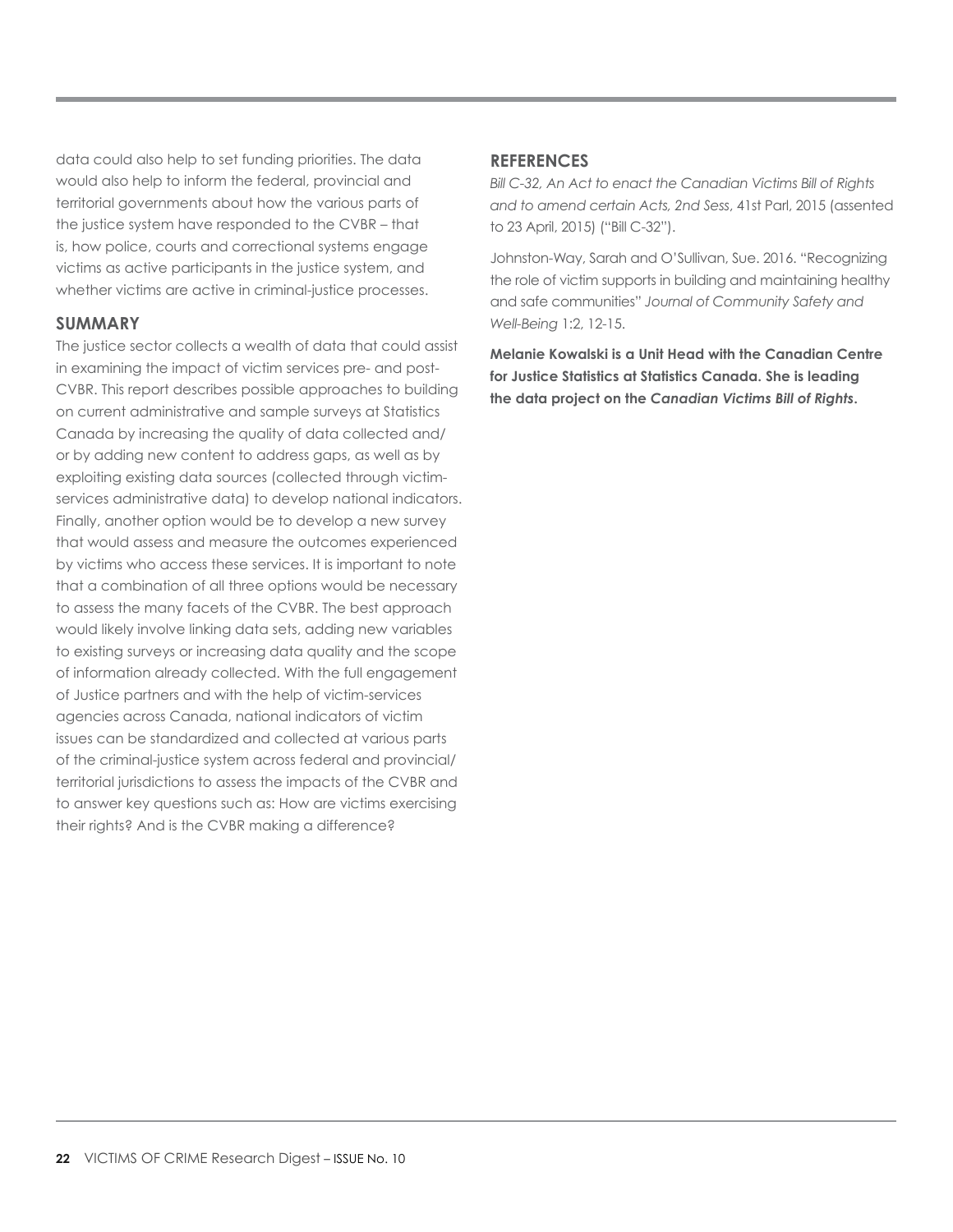# <span id="page-22-0"></span>**MISSING AND MURDERED INDIGENOUS WOMEN AND GIRLS: THE IMPORTANCE OF COLLABORATIVE RESEARCH IN ADDRESSING A COMPLEX NATIONAL CRISIS**

By Marsha Axford

### **BACKGROUND**

The overrepresentation of Indigenous Canadians in the criminal justice system (CJS), both as victims and as accused, is a serious and ongoing challenge. Federal departments, provincial justice systems, social service organizations, and academic researchers have examined the issue for many years (see Solicitor General 1996; Rudin

2005; and The Office of the Correctional Investigator 2013 for an overview). Although some steps have been taken to address Indigenous overrepresentation as accused in the CJS (for example, through national and provincial inquiries and the consideration of *Gladue* factors in court), little measurable progress has been made.

# **THE HOMICIDE SURVEY**

The Homicide Survey was introduced in 1961 and has been revised and expanded multiple times in its history. From the outset, the Survey collected information from investigative officers about the relationship between the victim and the accused involved in their homicide. Prior to 1991 however, the Survey collected this information via a write-in text field with possible relationship types defined in the Survey User Guide. The options for relationship type were expanded over time, and the write-in text field was changed to a list of options from which the responding investigative officer can now choose. Changes to relationship types occurred in 1991, 1997 and 2015. The Homicide Survey began to include "casual acquaintance" as a relationship type in 1997.

According to the Survey User Guide, a "casual acquaintance" is someone known to the victim, but who has no romantic, sexual or close friendship with the victim. This relationship type is to be used when none of the other "acquaintance" relationship types (i.e. close friend, neighbour, authority figure, business relationship or criminal relationship) are appropriate. The Homicide Survey's relationship types are hierarchical; the closer the relationship to the victim, the higher the relationship is on the hierarchy. Further, in cases where multiple relationship types describe the link between accused and victim, only the closest relationship type is selected. For example, if the accused and victim were spouses and also business partners, only the spousal relationship would be reported. If the accused were the uncle of the victim and also her neighbour, only the familial relationship would be reported. In the Homicide Survey, the only relationship type considered more distant than "casual acquaintance" is "stranger."

The Homicide Survey features separate questionnaires focused on the homicide incident, the accused and the victim. In some cases, there are multiple accused and victim questionnaires for a single incident questionnaire. The victim questionnaire collects the relationship between victim and the closest accused person.13 The incident questionnaire includes a free-text "narrative" section: a summary provided by the investigative officer of the circumstances leading up to and surrounding the homicide incident. The officer determines how much detail to include in the narrative; the intent is to summarize relevant information about the incident, victim and accused.

<sup>13</sup> If there are multiple suspects, only the closest relationship is recorded. For example, between two accused where one is the victim's husband and the other is the victim's husband's brother (the victim's brother-in-law), only the relationship between the victim and her husband would be recorded.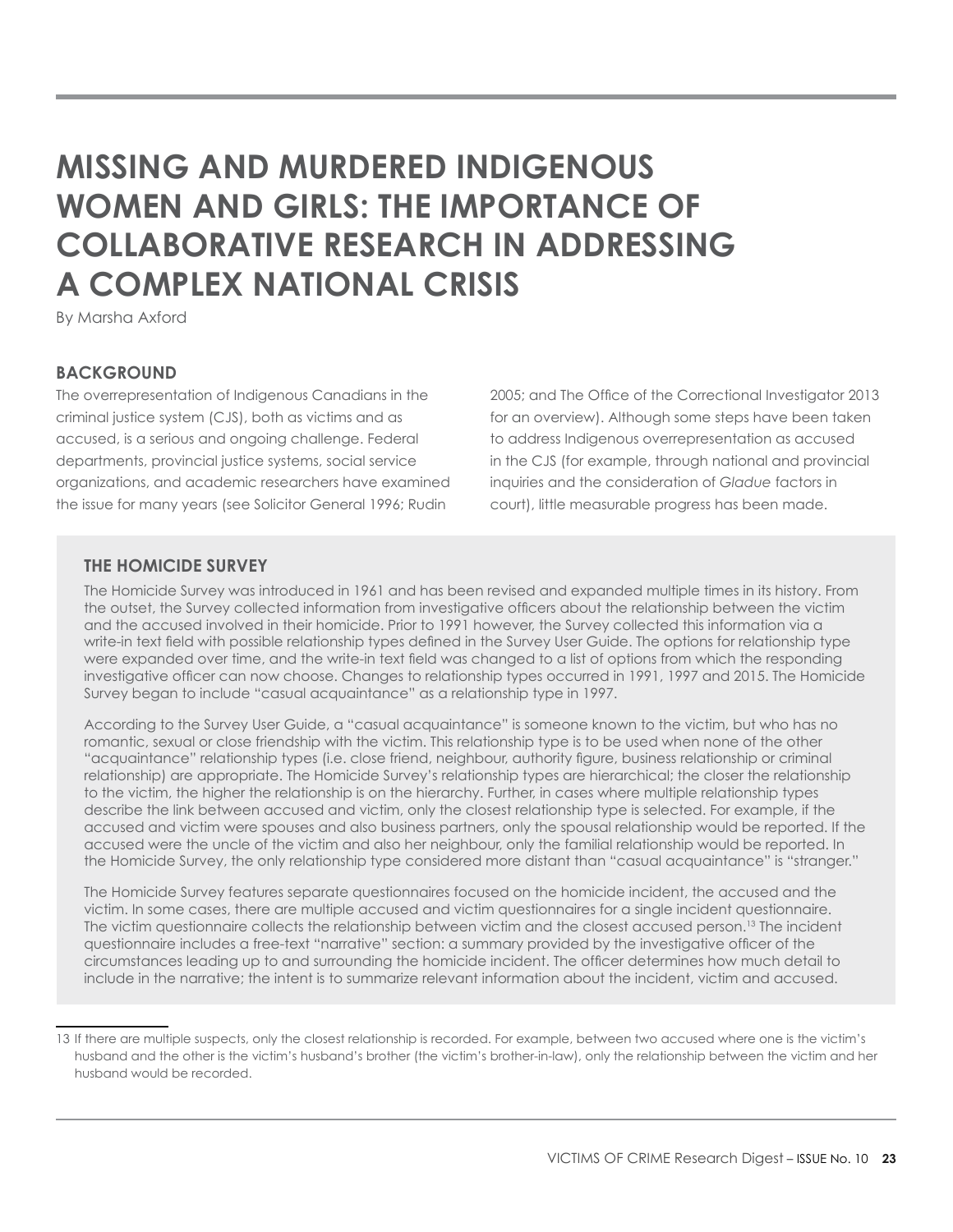Recently, attention has focused on the overrepresentation of Indigenous peoples among victims of violent crime. Many national and international organizations have made recommendations to address the issue of missing and murdered Indigenous women and girls in Canada (Native Women's Association of Canada 2010; Pearce 2013; United Nations 2014; Royal Canadian Mounted Police 2014; Royal Canadian Mounted Police 2015; United Nations 2015; Truth and Reconciliation Commission of Canada 2015;). After the 2015 federal election, the new government issued mandate letters to all Ministers outlining expectations and goals for the next four years. The Ministers of Justice, and Indigenous and Northern Affairs, with support from the Minister of the Status of Women, were mandated to develop an approach to an inquiry into Missing and Murdered Indigenous Women and Girls (MMIWG). While initial investigations had begun in other public agencies (for example, The Royal Canadian Mounted Police [RCMP] reports released in 2014 and 2015) the mandate letter reaffirmed the government's commitment to move the issue forward.

In 2014, Statistics Canada worked with the RCMP and the wider Canadian police community to gather information on the Aboriginal<sup>14</sup> identity of female victims of homicide. These data were used to produce the RCMP's report *Missing and Murdered Aboriginal Women: A National Operational Overview* and to update Statistics Canada's Homicide Survey database. The Homicide Survey includes a section for responding police services to report the Aboriginal identity of victims and accused persons, although historically this information has not been routinely reported. The RCMP-Statistics Canada initiative provided Statistics Canada with the Aboriginal identity of female victims of homicide between 1980 and 2014; 2014 was the first reporting year that Aboriginal

identity was reported on the Homicide Survey for all victims and accused persons, regardless of sex.

Analysis of the newly updated dataset revealed that a relatively large proportion of female victims between 1980 and 2015 were killed by a "casual acquaintance" (12%), and that Aboriginal female victims (18%) were more likely than non-Aboriginal female victims (11%) to be killed by a "casual acquaintance." This difference between Aboriginal and non-Aboriginal females, contextualized in the wider focus on Missing and Murdered Indigenous Women and Girls, was the impetus for initiating deeper analysis of the Homicide Survey dataset.

# **INTERDEPARTMENTAL COLLABORATION**

In the spring of 2016, Statistics Canada's Canadian Centre for Justice Statistics (CCJS) and the Department of Justice Canada's Research and Statistics Division (RSD) began to collaborate on a special analysis of Homicide Survey data. This partnership provided Statistics Canada with additional resources to publish new analyses within a short period of time. The goal was to further examine specific aspects of "casual acquaintance" murders, particularly the relationships between accused persons and female victims, and the circumstances surrounding the homicides. The project involved reading and analyzing a free-text portion of the Homicide Survey called a "narrative," which is provided by responding officers on the Homicide Survey, for cases in which the victim was murdered by a "casual acquaintance."

Officials from Statistics Canada and the Department of Justice discussed the scope of the special analysis and the resources required to complete the project. The officials decided to assign two Department of Justice employees with previous file-coding experience

<sup>14</sup> The terms "Indigenous" and "Aboriginal" are used interchangeably in this report. Statistics Canada uses the terms "Aboriginal" in the Homicide Survey to maintain consistency with the wording and definitions used in the 2016 Census of Populations. For the purposes of this report, when referring to identity as collected by the Homicide Survey, the term "Aboriginal" is used.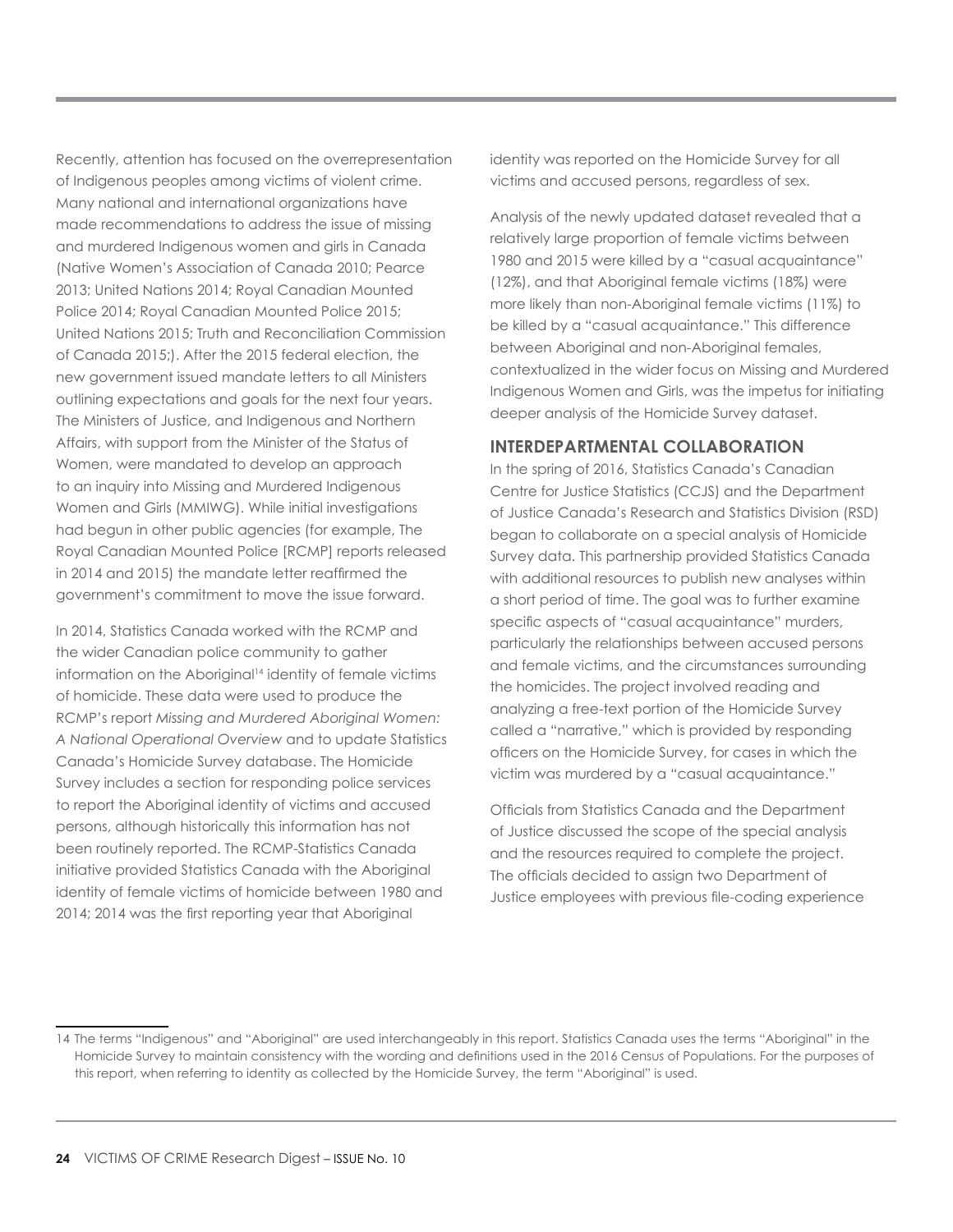to the project. The two became temporary deemed<sup>15</sup> employees of Statistics Canada, in accordance with Statistics Canada legislation. The officials felt that two researchers working together could:

- 1. discuss and analyze the content of police narratives throughout the re-coding process;
- 2. allow for additional insight into possible new relationship types that a single researcher working alone may not have considered; and
- 3. provide peer support throughout the process, as analyzing a large number of homicide narratives within a short period of time can be difficult and result in vicarious trauma (Campbell 2002).

The goal was to include the special analysis in Statistics Canada's annual publication of detailed homicide data: the *Juristat* article "Homicide in Canada, 2015."16 Work on recoding of the data and building a supplementary dataset began in May 2016 and was completed in August 2016. The two Department of Justice employees worked at Statistics Canada two days per week on these tasks.

Once the majority of cases had been reviewed and re-coded, one of the employees continued to work at Statistics Canada part time until the *Juristat* article's release on November 23rd, 2016. The employee incorporated feedback from internal and external review processes, re-analyzed data where necessary, contributed to the editing process, and assisted in release-day activities.

# **PROJECT METHODOLOGY**

A Memorandum of Understanding outlined the activities, services and products expected of the Justice Canada employees assigned to Statistics Canada for the project. Activities included developing a coding structure and method for analysis, creating a supplementary dataset based on the information found in the Homicide Survey narratives, and incorporating statistical findings into the *Juristat* article "Homicide in Canada, 2015."

As part of the process to be deemed Statistics Canada employees, the researchers took an oath as per the *Statistics Act*. The oath binds employees to the requirements of the *Act* and all policies related to the use of data collected and held by Statistics Canada, particularly those related to confidentiality. All work on the project was completed on protected networks in Statistics Canada offices, where the researchers accessed only the datasets and files required to complete the project.

A total of 755 victims were originally identified for inclusion in the study, based on a number of criteria, including:

- a. The victim was female;
- b. The homicide was recorded in a Homicide Survey submitted to Statistics Canada between 1980 and 2015; and
- c. The relationship between the accused and the victim was reported as "casual acquaintance."17

The CCJS team pulled a subsample of 100 of the narratives that met the above criteria for cursory analysis by the Justice employees. This initial examination served to orient the researchers to the types of information contained in the

<sup>15</sup> The federal *Statistics Act* allows Statistics Canada to use the services of individuals (persons, incorporated contractors, public servants) to do work for Statistics Canada without being an employee in the general sense of the term. The *Act* refers to these individuals as "deemed to be a person employed under this Act," hence the expression "deemed employee." A deemed employee is someone who is providing a specific service which, in most cases, involves having access to confidential information for statistical purposes. In performing this service, the person has the same obligations of a Statistics Canada employee to keep identifiable information confidential.

<sup>16</sup> http://www.statcan.gc.ca/pub/85-002-x/2016001/article/14668-eng.pdf

<sup>17</sup> While "casual acquaintance" was added as an official relationship type in 1997, previously this information was captured via write-in field, so investigative officers could still report the relationship as "casual acquaintance" prior to 1997.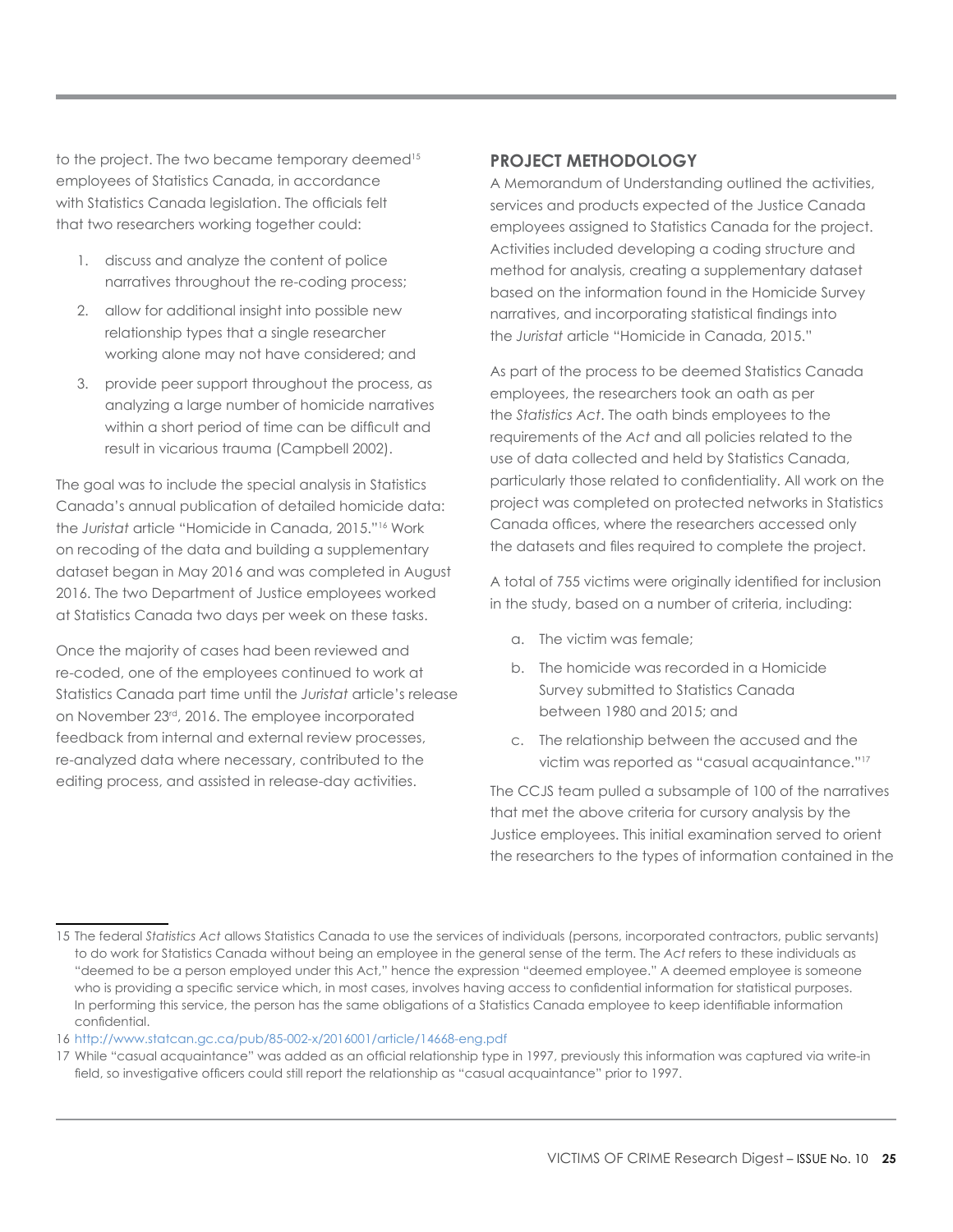narratives and to develop a preliminary list of relationship types that might provide further context to the homicide incidents. After this initial overview, the two researchers met with the CCJS team to discuss methodology, the relevance of context and specific relationship types identified in the narratives, technical details of the existing Homicide Survey dataset and other research-specific issues.

All 755 narratives (including the 100 previously examined) were read by both researchers simultaneously to identify recurring themes and contexts. During the review process, the CCJS team and the two researchers consulted methodologists from Statistics Canada's Household Survey Methods Division (HSMD). The methodologists helped select appropriate thresholds that justified the creation of new relationship types (1% of the entire sample) and provided direction on inter-coder verification to ensure that the new categories were statistically accurate and robust.18

Themes and contexts for which 1% or more of the total sample were identified were assigned descriptive names and analyzed according to Aboriginal identity. Themes identified among fewer than 1% of sample were not changed from "casual acquaintance" as the evidence was insufficient to support the creation of a new relationship type.<sup>19</sup>

During the subsample analysis, the researchers identified a number of relationship types and contexts that did not meet the criteria for inclusion (1%), or were determined to be related more to motive than to relationship type, or were considered too context-specific. In some cases, the information available was too vague to be considered reliable. For example, the length of time that a victim and accused person were acquainted was identified as a theme in some of the narratives (e.g., the victim and

accused were acquainted for less than 24 hours before the homicide occurred). Theoretically, the length of a relationship could help define the difference between "stranger" and "casual acquaintance." This is done in other jurisdictions,20 but since the Homicide Survey does not collect this information, and the availability of these data in the narratives was variable, it was excluded from the study. The potential category of a predatory/ targeted "relationship" was also identified during the subsample analysis, but was determined to relate more to motive than relationship, and was not included in the final coding structure, in part because the Homicide Survey already collects information about motive.

# **RESULTS**

Due to incomplete information, seven homicide victims were excluded from the final dataset, for a total of 748 female victims killed by a casual acquaintance between 1980 and 2015. For about half of the victims (390 or 52%), the police narratives included enough information to support further analysis of the nature and context of the "casual acquaintance" relationship between accused and victim. The researchers determined that in 17% of the 748 cases, the relationship could be better described by a relationship type currently collected on the Homicide Survey (e.g., neighbour, or other intimate partner). In many of these cases, the "better" relationship type did not exist at the time the Homicide Survey was completed. Often the Just over one-third (35%) of all accused-victim "casual acquaintance" relationships could be described by a new relationship type.

In 48% of the 748 cases, the researchers did not reclassify the "casual acquaintance" relationship because the narratives featured either enough information to justify the original classification, or not enough details to justify reclassification.

<sup>18</sup> When the researchers had analyzed and recoded all of the in-scope narratives, a randomly selected subset (n=100) of the in-scope cases were coded independently by the CCJS team and compared with the researchers' coding of the same cases. The coding matched in 98% of the selected cases, a high level of overall reliability.

<sup>19</sup> The Homicide Survey database was not changed based on this analysis. The new relationship types were identified in a separate dataset that was created for this special analysis only.

<sup>20</sup> In Australia, for example, the relationship between victim and offender is classified as "stranger" when the victim and offender did not know each other, or knew each other for less than 24 hours (see Bryant and Cussen 2015).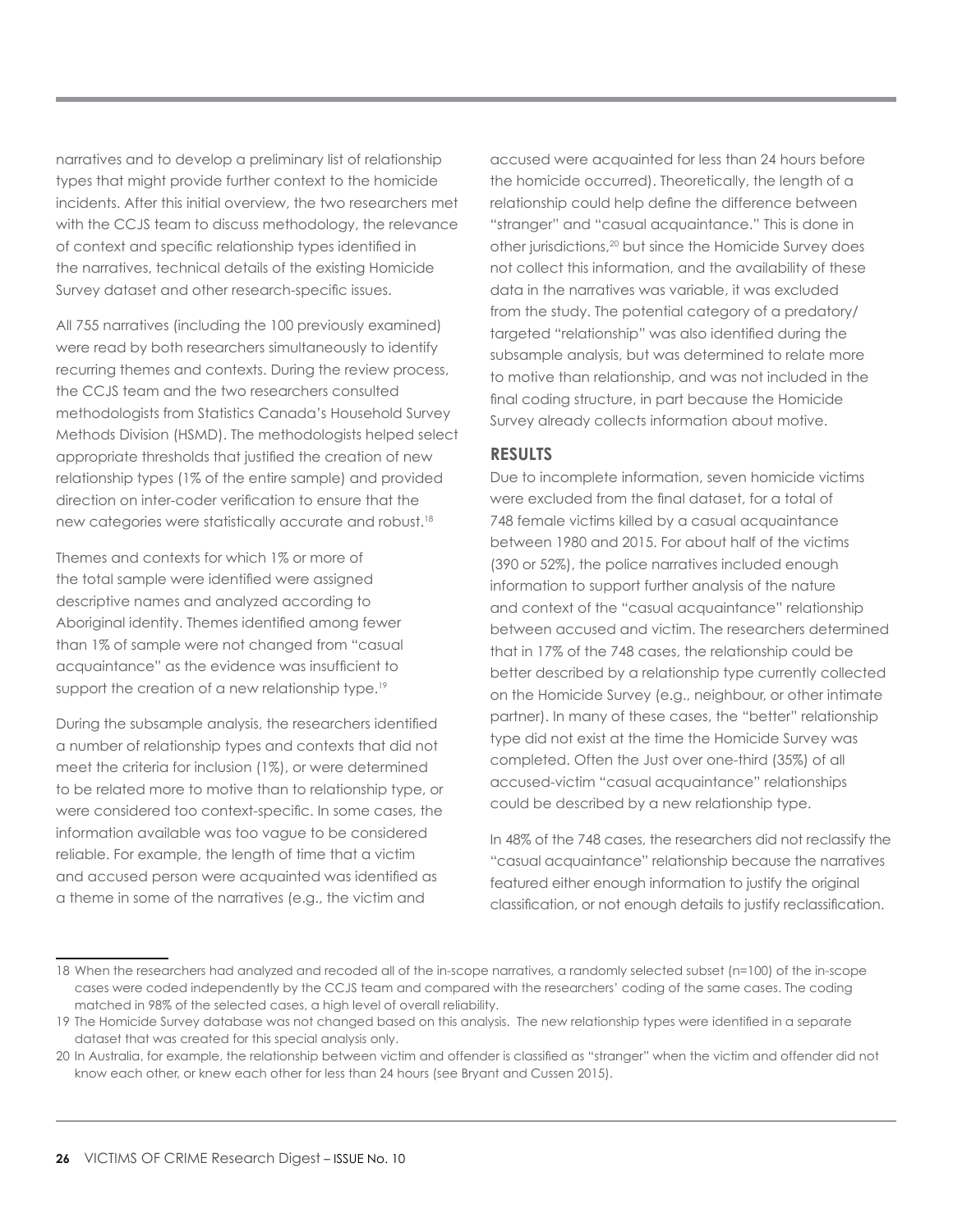Overall, the researchers identified eight new relationship types among the "casual acquaintance" cases:

- Co-substance user: the relationship was based solely on the co-consumption of intoxicating substances immediately prior to the homicide.
- Other non-family household member: e.g. roommates or boarders who were not paying rent.
- Other institutional member: e.g. a resident in the same rooming house, hospital, psychiatric facility or nursing home.
- Partner or ex-partner of a family member: e.g. the boyfriend of the victim's daughter.
- Partner or ex-partner of the victim's current or former sexual partner: a "love-triangle" type of relationship, where the accused and victim might not have a direct relationship. For example, the accused could be involved in an affair with the victim's legal husband.
- Reverse authority figure<sup>21</sup>: The victim was in a position of trust or authority over the accused and is not related to the accused. For example, the accused-victim relationship could be studentteacher, patient-doctor or prisoner-guard.
- Family friend: The accused was a friend of a family member of the victim (e.g. a friend of the victim's father).
- Casual friend: The police reported that the accused was a peer or friend of the victim, but did not meet the definition of a "close friend," described in the Survey User Guide as a longstanding non-sexual relationship.

The relationship type of co-substance user was identified most frequently: 18% of the 748 victims were killed by someone with whom they were consuming intoxicating substances in a bar, private residence, or public outdoor location immediately prior to the homicide. Aboriginal

female victims were much more likely to be killed by a cosubstance user (38%) compared to non-Aboriginal female victims (12%). Of the 136 victims killed by a co-substance user, 39% were murdered after they left the original location of substance use with the accused. Again, there was a considerable difference between the two groups, with non-Aboriginal women being much more likely to leave with the accused than Aboriginal women (51% compared to 27%).

Much smaller proportions of victims were killed by someone they knew outside of the co-substance user context:

- 6% were killed by an other non-family household member
- 4% by another institutional member
- 3% by a partner or ex-partner of a family member
- 2% by a partner or ex-partner of the victim's current or former sexual partner
- 1% by a reverse authority figure
- 1% by a family friend
- 1% by a casual friend

Other differences were noted between the homicides of Aboriginal and non-Aboriginal females within these less frequently reported categories. For example, 5% of non-Aboriginal victims were killed by an other institutional member, compared to 1% of Aboriginal victims. Non-Aboriginal females were also more likely to be killed by an other non-family household member (6% compared to 3% for Aboriginal victims).

# **WHAT DOES THIS MEAN?**

This analysis would not have been completed without the collaborative efforts of Statistics Canada and Department of Justice Canada. The project provides a deeper level of understanding of the contexts and relationships related to homicides of females, and adds to a growing body of knowledge of the risk factors associated with violence and how they may differ between Aboriginal and non-

<sup>21</sup> "Authority figure" is a relationship type currently captured by the Homicide Survey.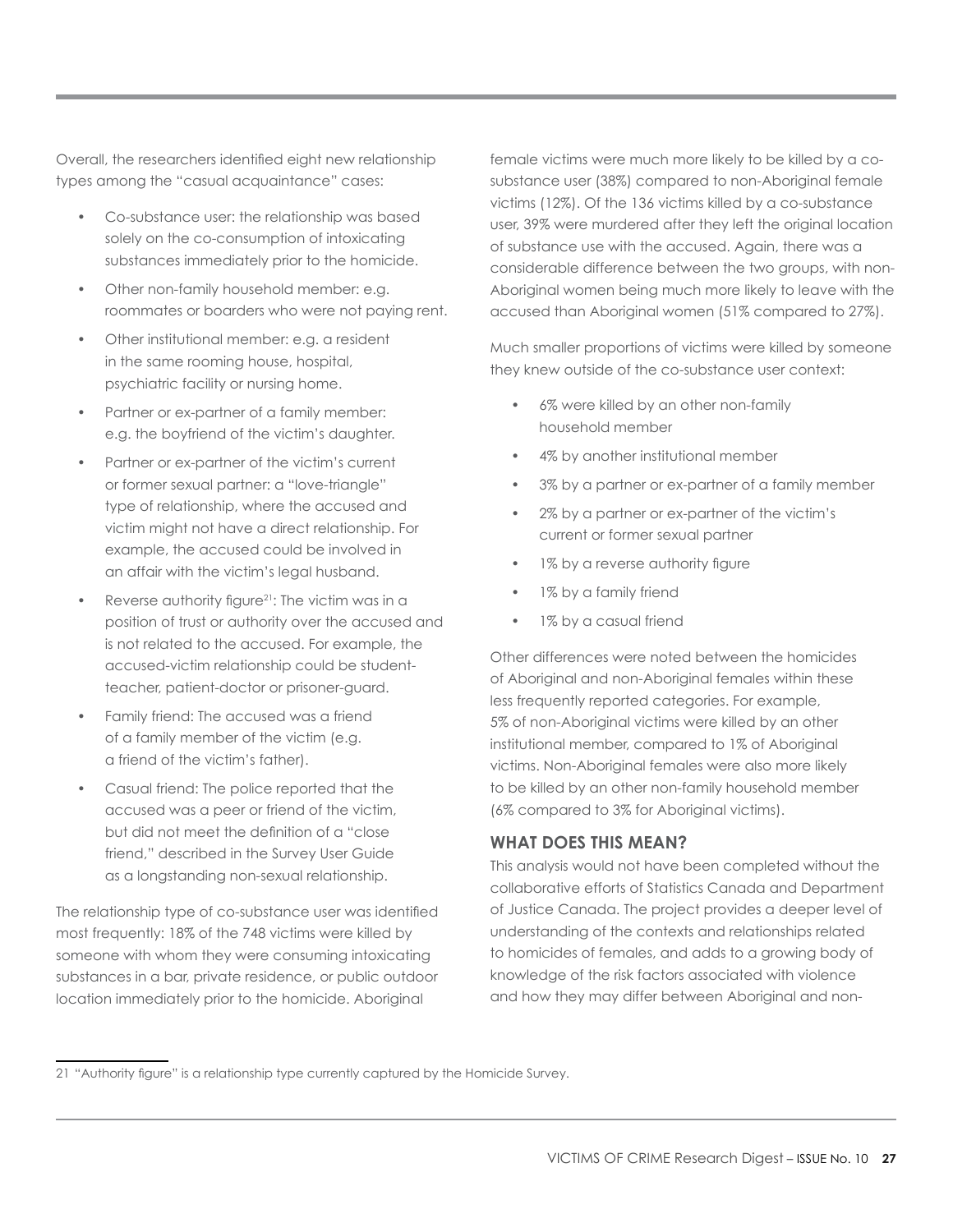Aboriginal females. In the context of MMIWG, no single department or organization will be able to address the myriad of relevant factors and none have access to all of the expertise necessary for such an undertaking. Collaboration is necessary and important to address such a complex national problem, and the research completed by Justice Canada and Statistics Canada demonstrates what this type of cooperation can produce.

#### **REFERENCES**

Bryant, Willow and Tracy Cussen. 2015. *Homicide in Australia: 2010-11 to 2011-12: National Homicide Monitoring Program report.* Australian Institute of Criminology. Australian Government.

Campbell, Rebecca. 2002. *Emotionally Involved. The Impact of Researching Rape*. New York: Routledge.

Native Women's Association of Canada. 2010. *What Their Stories Tell Us: Research Findings from the Sisters in Spirit Initiative.*

Office of the Correctional Investigator. 2013. *Spirit Matters: Aboriginal People and the Corrections and Conditional Release Act*. Ottawa: Government of Canada.

Pearce, Maryanne. 2013. *An Awkward Silence: Missing and Murdered Vulnerable Women and the Canadian Justice System.* Doctoral Thesis: University of Ottawa.

Royal Canadian Mounted Police. 2014. Missing and Murdered Aboriginal Women: A National Operational Overview. Ottawa: Government of Canada.

Royal Canadian Mounted Police. 2015. *Missing and Murdered Aboriginal Women: 2015 Update to the National Operational Overview.* Ottawa: Government of Canada.

Rudin, Jonathan. 2005. *Aboriginal Peoples and the Criminal Justice System*. Toronto: Ipperwash Inquiry.

Solicitor General of Canada. 1996. *Examining Aboriginal Corrections in Canada.* Ottawa: Government of Canada.

Truth and Reconciliation Commission of Canada. 2015. *Honouring the Truth, Reconciling for the Future: Summary of the Final Report of the Truth and Reconciliation Commission of Canada*. Library and Archives Canada.

United Nations. 2015. *Report of the Inquiry Concerning Canada of the Committee of the Elimination of Discrimination against Women under Article 8 of the Optional Protocol to the Convention on the Elimination of All Forms of Discrimination Against Women*. United Nations: Committee on the Elimination of Discrimination Against Women (CEDAW).

United Nations. 2014. *The Situation of Indigenous Peoples in Canada.* United Nations: Report of the Special Rapporteur on the Rights of Indigenous Peoples.

**Marsha Axford, MCA, is a Researcher with the Research and Statistics Division, Department of Justice Canada. She has research experience on a range of issues related to both offenders and victims of crime.**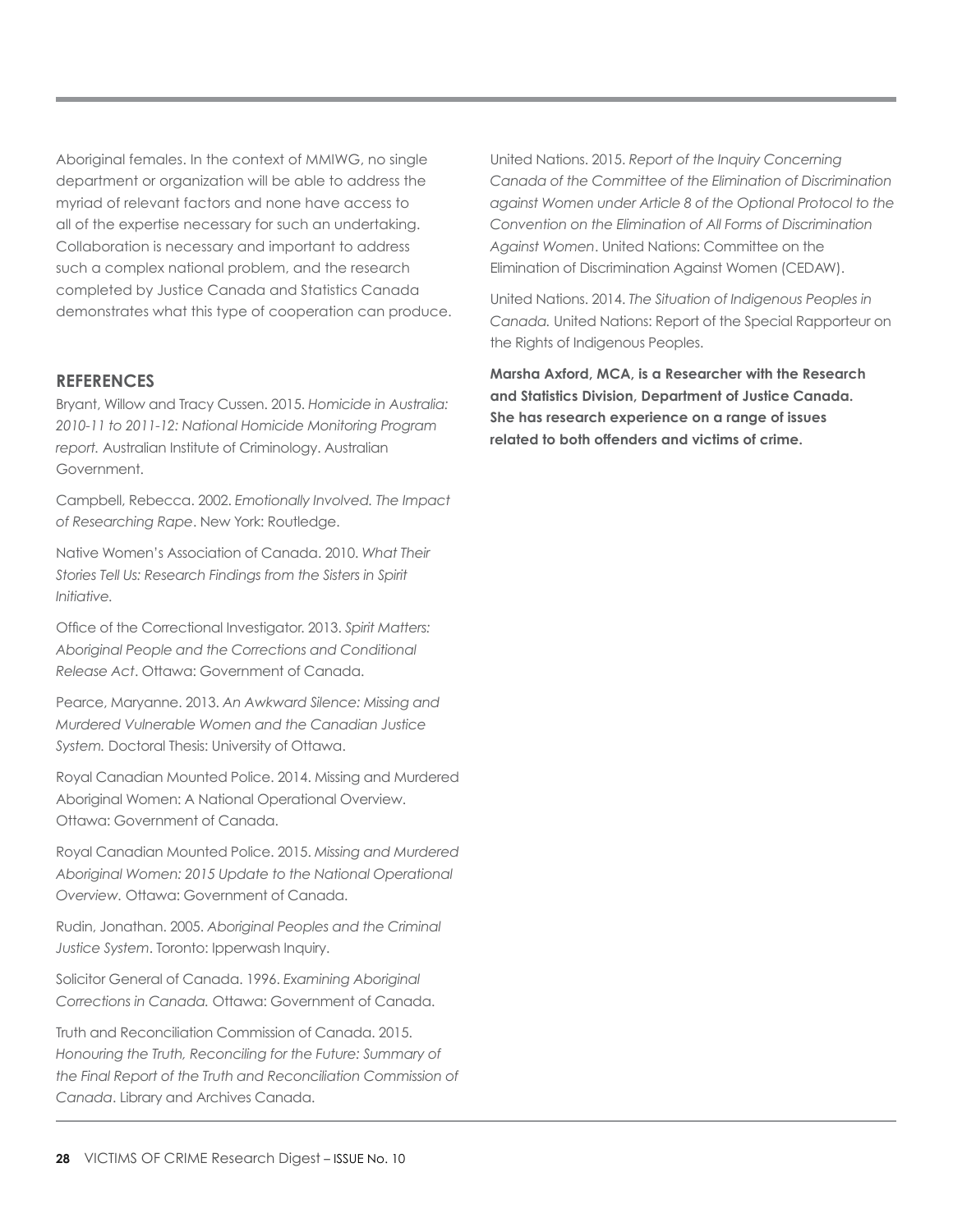# <span id="page-28-0"></span>**VICTIM-RELATED CONFERENCES IN 2017**

# **International Conference on Victim Assistance** January 9<sup>th</sup> - 10<sup>th</sup> Paris, France

[http://www.diplomatie.gouv.fr/en/french-foreign-policy/](http://www.diplomatie.gouv.fr/en/french-foreign-policy/united-nations/events/events-2017/article/international-conference-on-victim-assistance-09-01-17) [united-nations/events/events-2017/article/international](http://www.diplomatie.gouv.fr/en/french-foreign-policy/united-nations/events/events-2017/article/international-conference-on-victim-assistance-09-01-17)[conference-on-victim-assistance-09-01-17](http://www.diplomatie.gouv.fr/en/french-foreign-policy/united-nations/events/events-2017/article/international-conference-on-victim-assistance-09-01-17)

# **2017 NASPA Sexual Violence Prevention and Response Conference: A NASPA Strategies Conference**

January  $19<sup>th</sup> - 21<sup>st</sup>$ Austin, TX, USA <https://www.naspa.org/events/2017scsvpr>

# **The 31st Annual International Conference**

**on Child and Family Maltreatment** January 31st - February 3rd San Diego, CA, USA [http://www.sandiegoconference.org/](http://www.sandiegoconference.org/Documents/2017conf_docs/2017_SD_CONFERENCE_MANUAL-sm.pdf) [Documents/2017conf\\_docs/2017\\_SD\\_CONFERENCE\\_](http://www.sandiegoconference.org/Documents/2017conf_docs/2017_SD_CONFERENCE_MANUAL-sm.pdf) [MANUAL-sm.pdf](http://www.sandiegoconference.org/Documents/2017conf_docs/2017_SD_CONFERENCE_MANUAL-sm.pdf)

#### **Sixth International and Tenth Biennial Conference of the Indian Society of Victimology (ISV)** February 23rd- 25th Ahmedabad, Gujarat, India <http://www.nirmauni.ac.in/ILNU/Events/562>

#### **Trauma-Informed Sexual Assault Investigation and Adjudication Institute**

February 28<sup>th</sup> - March 3rd Warrensburg, MO, USA [http://www.cvent.com/events/trauma-informed](http://www.cvent.com/events/trauma-informed-sexual-assault-investigation-and-adjudication-institute-warrensburg-mo/event-summary-8d44435256fa46d9abacba9ad828b297.aspx?RefID=Central%20Missouri%202016%20Summary)[sexual-assault-investigation-and-adjudication-institute](http://www.cvent.com/events/trauma-informed-sexual-assault-investigation-and-adjudication-institute-warrensburg-mo/event-summary-8d44435256fa46d9abacba9ad828b297.aspx?RefID=Central%20Missouri%202016%20Summary)[warrensburg-mo/event-summary-8d44435256fa46d9abacb](http://www.cvent.com/events/trauma-informed-sexual-assault-investigation-and-adjudication-institute-warrensburg-mo/event-summary-8d44435256fa46d9abacba9ad828b297.aspx?RefID=Central%20Missouri%202016%20Summary) [a9ad828b297.aspx?RefID=Central%20Missouri%202016%20](http://www.cvent.com/events/trauma-informed-sexual-assault-investigation-and-adjudication-institute-warrensburg-mo/event-summary-8d44435256fa46d9abacba9ad828b297.aspx?RefID=Central%20Missouri%202016%20Summary) [Summary](http://www.cvent.com/events/trauma-informed-sexual-assault-investigation-and-adjudication-institute-warrensburg-mo/event-summary-8d44435256fa46d9abacba9ad828b297.aspx?RefID=Central%20Missouri%202016%20Summary)

#### **2017 National Conference on Bullying**  March 1st - 3rd Orlando, FL, USA <http://www.schoolsafety911.org/event05.html>

#### **18th Annual Statewide Child Abuse Prevention Conference** March  $24<sup>th</sup> - 25<sup>th</sup>$ Location TBD <http://taasa.memberlodge.org/event-2399866>

#### 14<sup>th</sup> International Hawai`i Summit on Preventing, **Assessing & Treating Trauma Across the Lifespan** March  $27<sup>th</sup> - 30<sup>th</sup>$

Honolulu, HI [https://static1.squarespace.com/](https://static1.squarespace.com/static/57e20b7703596e2bdd49195c/t/58a2104129687febd8b73892/1487016004779/14th+HI+Brochure+-+Proof+edited+-+Final+PWK+02.09.17.pdf) [static/57e20b7703596e2bdd49195c/t/58a2104129687febd8](https://static1.squarespace.com/static/57e20b7703596e2bdd49195c/t/58a2104129687febd8b73892/1487016004779/14th+HI+Brochure+-+Proof+edited+-+Final+PWK+02.09.17.pdf) [b73892/1487016004779/14th+HI+Brochure+-+Proof+edited+-](https://static1.squarespace.com/static/57e20b7703596e2bdd49195c/t/58a2104129687febd8b73892/1487016004779/14th+HI+Brochure+-+Proof+edited+-+Final+PWK+02.09.17.pdf) [+Final+PWK+02.09.17.pdf](https://static1.squarespace.com/static/57e20b7703596e2bdd49195c/t/58a2104129687febd8b73892/1487016004779/14th+HI+Brochure+-+Proof+edited+-+Final+PWK+02.09.17.pdf)

#### **33rd International Symposium on Child Abuse**

March  $27<sup>th</sup> - 30<sup>th</sup>$ Huntsville, AL, USA [http://www.cvent.com/events/33rd-international](http://www.cvent.com/events/33rd-international-symposium-on-child-abuse/event-summary-8ea29d7918334407856da4304adb7cff.aspx)[symposium-on-child-abuse/event-summary-8ea29d7918334](http://www.cvent.com/events/33rd-international-symposium-on-child-abuse/event-summary-8ea29d7918334407856da4304adb7cff.aspx) [407856da4304adb7cff.aspx](http://www.cvent.com/events/33rd-international-symposium-on-child-abuse/event-summary-8ea29d7918334407856da4304adb7cff.aspx)

#### **35th Annual Protecting Our Children National American Indian Conference on Child Abuse and Neglect** April  $2<sup>nd</sup> - 5<sup>th</sup>$ San Diego, CA, USA

<http://www.nicwa.org/conference/>

#### **17th Annual International Family Justice Conference** April  $4<sup>th</sup> - 6<sup>th</sup>$ Milwaukee, WI, USA

[http://www.familyjusticecenter.org/training/conferences](http://www.familyjusticecenter.org/training/conferences-and-events/)[and-events/](http://www.familyjusticecenter.org/training/conferences-and-events/)

#### **2017 WVCAN Conference: Be the Light**

April  $4<sup>th</sup> - 5<sup>th</sup>$ Charleston, WV, USA <http://wvcan.org/event/wvcan-annual-conference/>

#### **2017 Association for Death Education and Counselling Annual Conference** April  $5<sup>th</sup> - 8<sup>th</sup>$ Portland, OR, USA <https://www.adec.org/ADEC/2017>

#### **11th Annual Every Victim, Every Time Crime Victim Conference** April  $18<sup>th</sup> - 19<sup>th</sup>$ Bryan, TX, USA <http://www.evetbv.org/>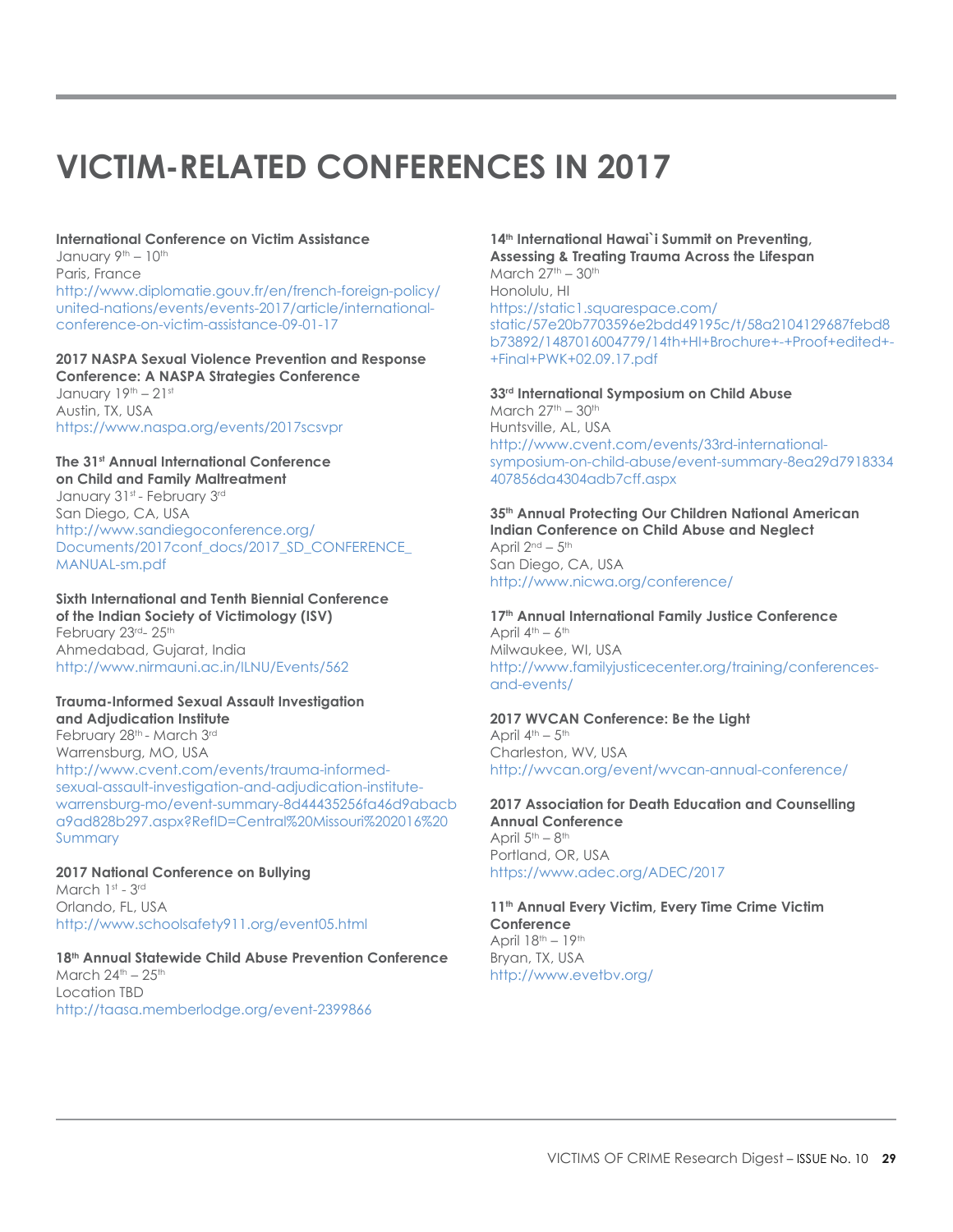**International Conference on Sexual Assault, Domestic Violence, and Systems Change** April  $18<sup>th</sup> - 20<sup>th</sup>$ Orlando, FL, USA <http://www.evawintl.org/conferencedetail.aspx?confid=28>

**ICCLVC 2017: 19th International Conference on Criminal Law, Victims and Compensation** May  $4^{\text{th}} - 5^{\text{th}}$ Rome, Italy <https://www.waset.org/conference/2017/05/rome/ICCLVC>

**Washington Coalition of Sexual Assault Programs 2017 Annual Conference**  May  $9<sup>th</sup> - 11<sup>th</sup>$ Spokane, WA, USA <http://www.wcsap.org/wcsap-annual-conference>

**Crime Victim Law 2017 Conference** May  $11^{th} - 12^{th}$ Portland, OR, USA

[https://law.lclark.edu/centers/national\\_crime\\_victim\\_](https://law.lclark.edu/centers/national_crime_victim_law_institute/projects/education_and_training/annual_conference/archive/2017/overview.php) [law\\_institute/projects/education\\_and\\_training/annual\\_](https://law.lclark.edu/centers/national_crime_victim_law_institute/projects/education_and_training/annual_conference/archive/2017/overview.php) [conference/archive/2017/overview.php](https://law.lclark.edu/centers/national_crime_victim_law_institute/projects/education_and_training/annual_conference/archive/2017/overview.php)

**2017 Child Aware Approaches Conference**

May  $15^{th} - 16^{th}$ Brisbane, Australia <http://childawareconference.org.au/>

**12th Annual Conference on Crimes against Women** May  $22^{nd} - 25^{th}$ Dallas, TX, USA <http://www.conferencecaw.org/home>

**Wyoming's Joint Symposium on Children & Youth – Crimes Against Children & Children's Justice** May 23rd - 24th Laramie, WY, USA [http://events.r20.constantcontact.com/register/](http://events.r20.constantcontact.com/register/event?oeidk=a07edb2o20jb66d69f3&llr=szt6qapab) [event?oeidk=a07edb2o20jb66d69f3&llr=szt6qapab](http://events.r20.constantcontact.com/register/event?oeidk=a07edb2o20jb66d69f3&llr=szt6qapab)

**Texas Association Against Sexual Assault: National Sexual Assault Conference** June  $7<sup>th</sup> - 9<sup>th</sup>$ Dallas, TX, USA <http://taasa.memberlodge.org/event-2451316> **American Professional Society on the Abuse of Children 2017 Advanced Training Summit** June  $15^{th} - 26^{th}$ Portland, OR, USA <http://www.apsac.org/events>

**2017 No More Harm National Conference** June  $26^{th} - 27^{th}$ Brisbane, Australia <http://no2bullying.org.au/>

11<sup>th</sup> Annual Girl Bullying and Empowerment **National Conference** June  $27^{th} - 30^{th}$ Orlando, FL, USA <http://www.stopgirlbullying.com/>

**Crimes Against Children Conference**  August  $7<sup>th</sup> - 10<sup>th</sup>$ Dallas, TX, USA <http://www.cacconference.org/>

**23rd National Organization for Victim Assistance Annual Training Event**  August  $14<sup>th</sup> - 17<sup>th</sup>$ San Diego, CA, USA <http://www.trynova.org/nova-training-event/overview/>

**22nd International Summit on Violence, Abuse & Trauma** September 21st - 27th San Diego, CA, USA <http://www.ivatcenters.org/san-diego-summit>

**ISPCAN European Regional Conference on Child Abuse and Neglect**  October 1st - 4th The Hague, Netherlands [www.ispcan.org](http://www.ispcan.org)

**29th Annual COVA Conference** October 22<sup>nd</sup> – 25<sup>th</sup> Keystone, CO, USA <http://www.coloradocrimevictims.org/cova-conference.html>